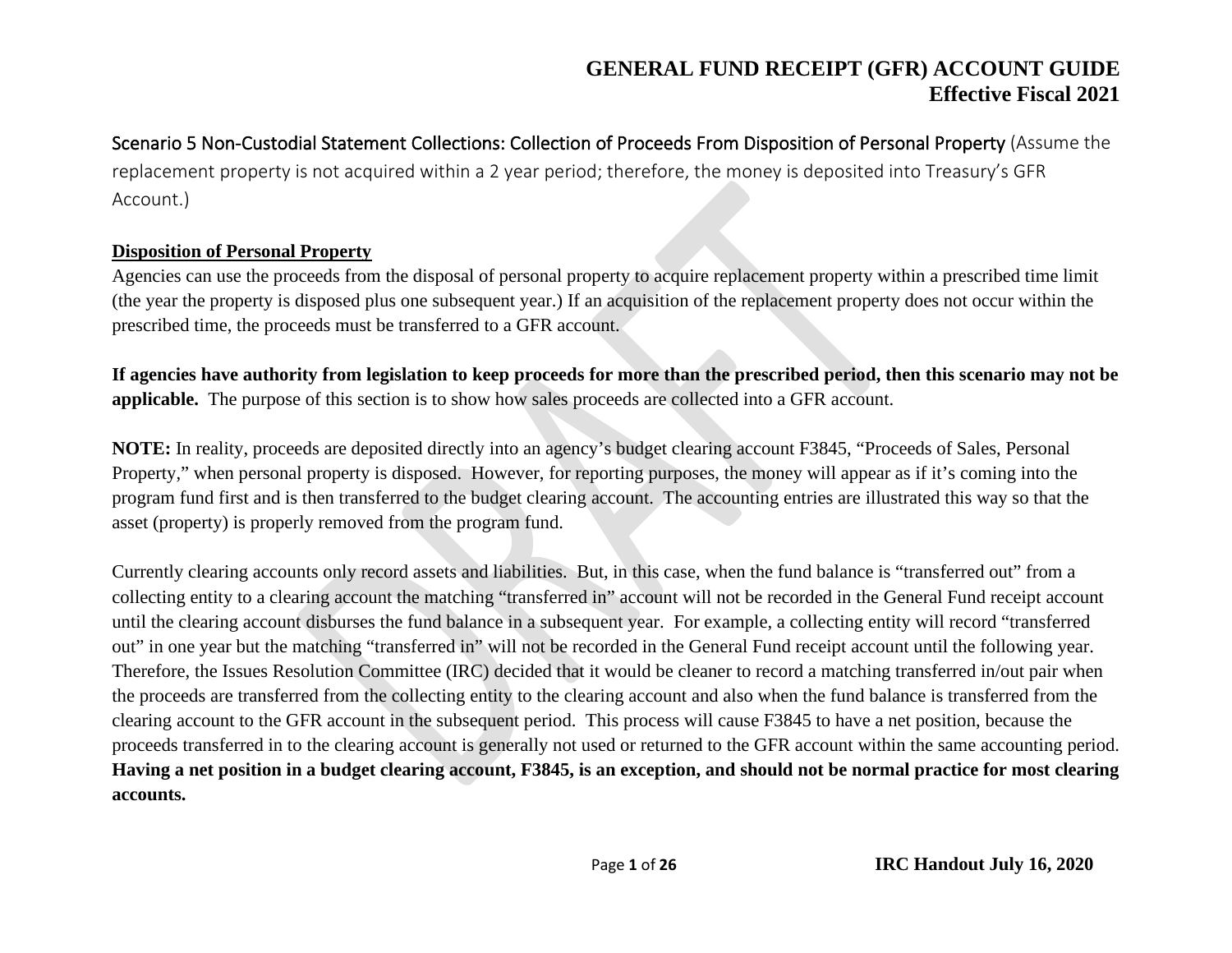### **Beginning Trial Balance**

|                  |                                              |              | <b>Collecting Entity</b> |
|------------------|----------------------------------------------|--------------|--------------------------|
| <b>Account</b>   | <b>Description</b>                           | <b>Debit</b> | <b>Credit</b>            |
| <b>Budgetary</b> |                                              |              |                          |
| None             |                                              |              |                          |
|                  |                                              |              |                          |
| Proprietary      |                                              |              |                          |
| 175000           | Equipment                                    | 1,200        |                          |
| 175900           | <b>Accumulated Depreciation on Equipment</b> |              | 480                      |
| 331000           | <b>Cumulative Results of Operations</b>      |              | 720                      |
|                  | <b>Total</b>                                 | 1,200        | 1,200                    |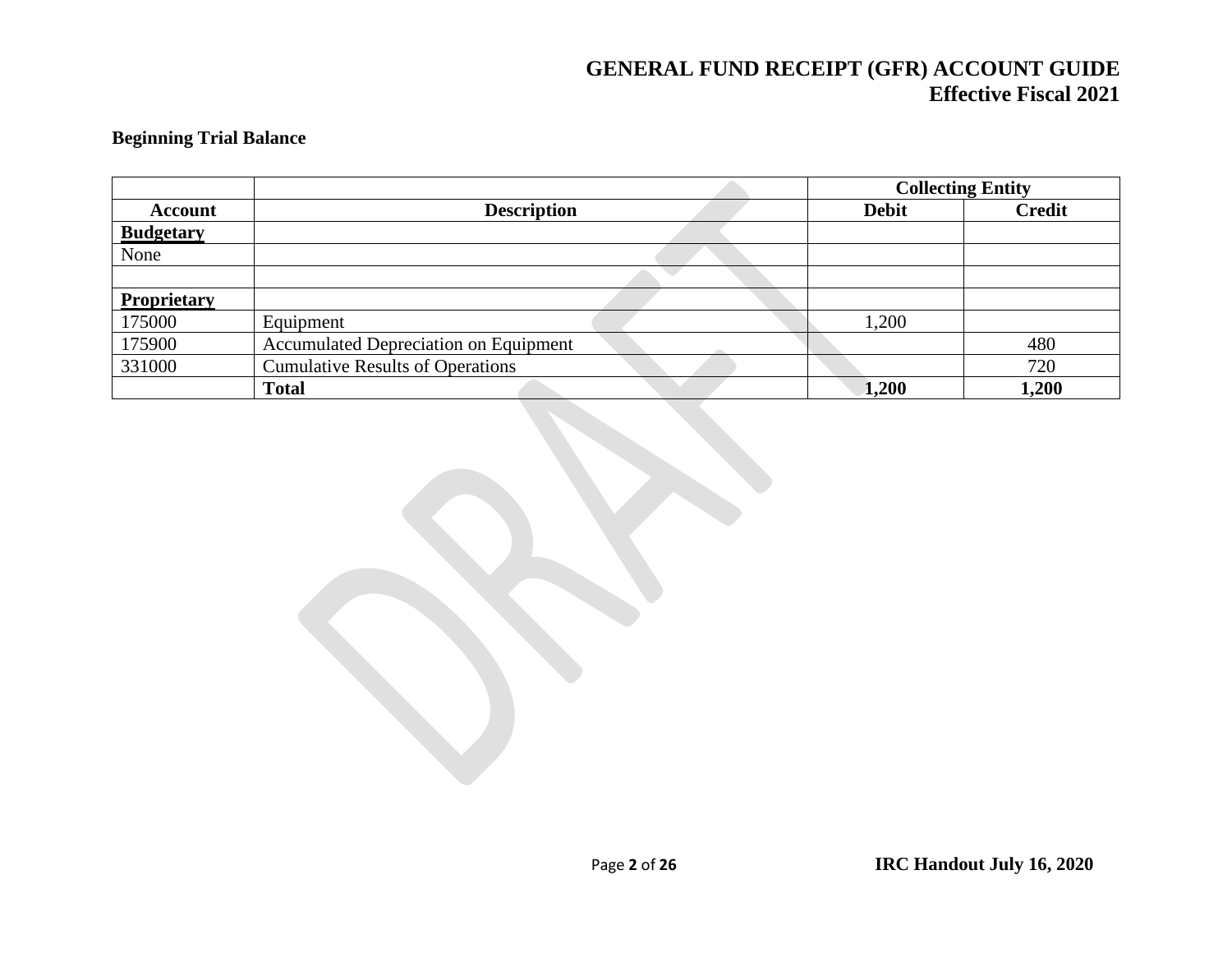### **Year 2 – 1st Quarter**

| 1. To record the sale of agency equipment for \$300. (Assume this is <b>not</b> distributed receipts.) <b>NOTE:</b> Money is deposited to a |           |     |           |                                           |           |    |    |  |  |  |
|---------------------------------------------------------------------------------------------------------------------------------------------|-----------|-----|-----------|-------------------------------------------|-----------|----|----|--|--|--|
| clearing account, but in order to remove the PPE when it is sold, the Fund Balance With Treasury has to come into the                       |           |     |           |                                           |           |    |    |  |  |  |
| collecting entity first (See Transaction #2 for the transfer of funds).                                                                     |           |     |           |                                           |           |    |    |  |  |  |
| <b>Collecting Entity</b>                                                                                                                    |           |     |           | <b>Clearing Account</b>                   |           |    |    |  |  |  |
| <b>Description</b>                                                                                                                          | <b>DR</b> | CR  | <b>TC</b> | <b>Description</b>                        | <b>DR</b> | CR | TC |  |  |  |
| <b>Budgetary Entry</b>                                                                                                                      |           |     |           | <b>Budgetary Entry</b>                    |           |    |    |  |  |  |
| None                                                                                                                                        |           |     |           | None                                      |           |    |    |  |  |  |
|                                                                                                                                             |           |     |           |                                           |           |    |    |  |  |  |
| <b>Proprietary Entry</b>                                                                                                                    |           |     |           | <b>Proprietary Entry</b>                  |           |    |    |  |  |  |
| 101000 (G) Fund Balance With                                                                                                                |           |     | C610      | None                                      |           |    |    |  |  |  |
| Treasury (RC 40)                                                                                                                            | 300       |     |           |                                           |           |    |    |  |  |  |
| 175900 (N) Accumulated Depreciation                                                                                                         |           |     |           |                                           |           |    |    |  |  |  |
| on Equipment                                                                                                                                | 300       |     |           |                                           |           |    |    |  |  |  |
| 175000 (N) Equipment                                                                                                                        |           | 500 |           |                                           |           |    |    |  |  |  |
| 711000 (N) Gain on Disposition of<br>Assets - Other                                                                                         |           | 100 |           |                                           |           |    |    |  |  |  |
|                                                                                                                                             |           |     |           |                                           |           |    |    |  |  |  |
|                                                                                                                                             |           |     |           | General Fund of the U.S. Government (099) |           |    |    |  |  |  |
| <b>Budgetary Entry</b>                                                                                                                      |           |     |           | <b>Budgetary Entry</b>                    |           |    |    |  |  |  |
| None                                                                                                                                        |           |     |           | None                                      |           |    |    |  |  |  |
|                                                                                                                                             |           |     |           |                                           |           |    |    |  |  |  |
| <b>Proprietary Entry</b>                                                                                                                    |           |     |           | <b>Proprietary Entry</b>                  |           |    |    |  |  |  |
| 198000 (F) Asset for Agency's                                                                                                               |           |     |           | None                                      |           |    |    |  |  |  |
| Custodial and Non-Entity Liabilities -                                                                                                      |           |     |           |                                           |           |    |    |  |  |  |
| General Fund of the U.S. Government                                                                                                         | 300       |     |           |                                           |           |    |    |  |  |  |
| 201000 (F) Liability for Fund                                                                                                               |           |     |           |                                           |           |    |    |  |  |  |
| Balance With Treasury (RC 40)                                                                                                               |           | 300 |           |                                           |           |    |    |  |  |  |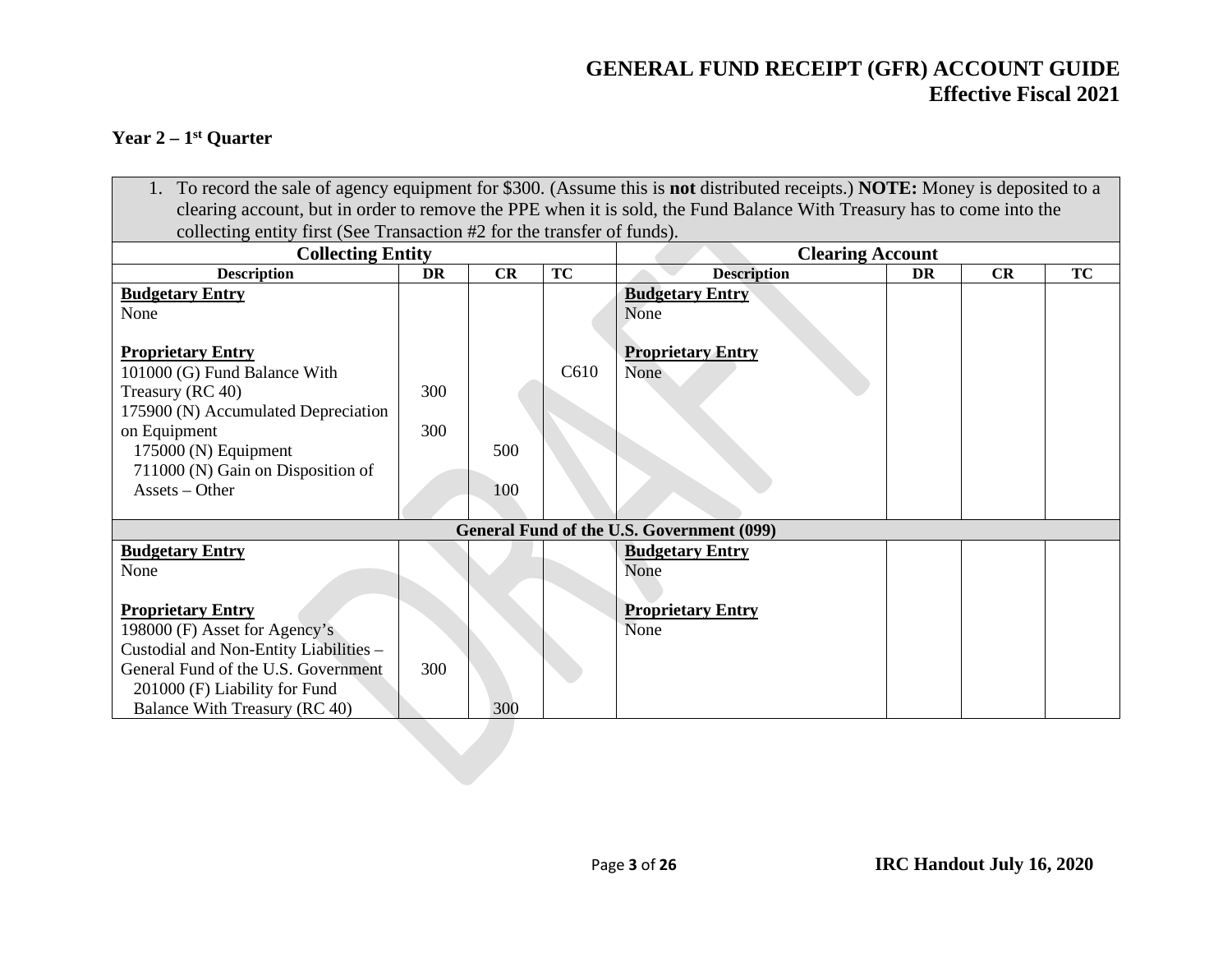| 2. To record the transfer of the funds from the sale of equipment.                                                                                                                       |     |     |           |                                                                                                                                                                                            |     |     |                  |  |
|------------------------------------------------------------------------------------------------------------------------------------------------------------------------------------------|-----|-----|-----------|--------------------------------------------------------------------------------------------------------------------------------------------------------------------------------------------|-----|-----|------------------|--|
| <b>Collecting Entity</b>                                                                                                                                                                 |     |     |           | <b>Clearing Account</b>                                                                                                                                                                    |     |     |                  |  |
| <b>Description</b>                                                                                                                                                                       | DR  | CR  | <b>TC</b> | <b>Description</b>                                                                                                                                                                         | DR  | CR  | <b>TC</b>        |  |
| <b>Budgetary Entry</b><br>None                                                                                                                                                           |     |     |           | <b>Budgetary Entry</b><br>None                                                                                                                                                             |     |     |                  |  |
| <b>Proprietary Entry</b><br>577600 (F) Non-Budgetary Financing<br>Sources Transferred Out (RC 18)<br>101000 (G) Fund Balance With<br>Treasury (RC 40)                                    | 300 | 300 | E509      | <b>Proprietary Entry</b><br>101000 (G) Fund Balance With<br>Treasury<br>577500 (F) Non-Budgetary<br>Financing Sources Transferred In<br>(RC 18)                                            | 300 | 300 | C <sub>155</sub> |  |
|                                                                                                                                                                                          |     |     |           | General Fund of the U.S. Government (099)                                                                                                                                                  |     |     |                  |  |
| <b>Budgetary Entry</b><br>None<br><b>Proprietary Entry</b>                                                                                                                               |     |     |           | <b>Budgetary Entry</b><br>None<br><b>Proprietary Entry</b>                                                                                                                                 |     |     |                  |  |
| 201000 (F) Liability for Fund Balance<br>With Treasury (RC 40)<br>198000 (F) Asset for Agency's<br><b>Custodial and Non-Entity Liabilities</b><br>General Fund of the U.S.<br>Government | 300 | 300 |           | 198000 (F) Asset for Agency's<br><b>Custodial and Non-Entity Liabilities</b><br>- General Fund of the U.S.<br>Government<br>201000 (F) Liability For Fund<br>Balance With Treasury (RC 40) | 300 | 300 |                  |  |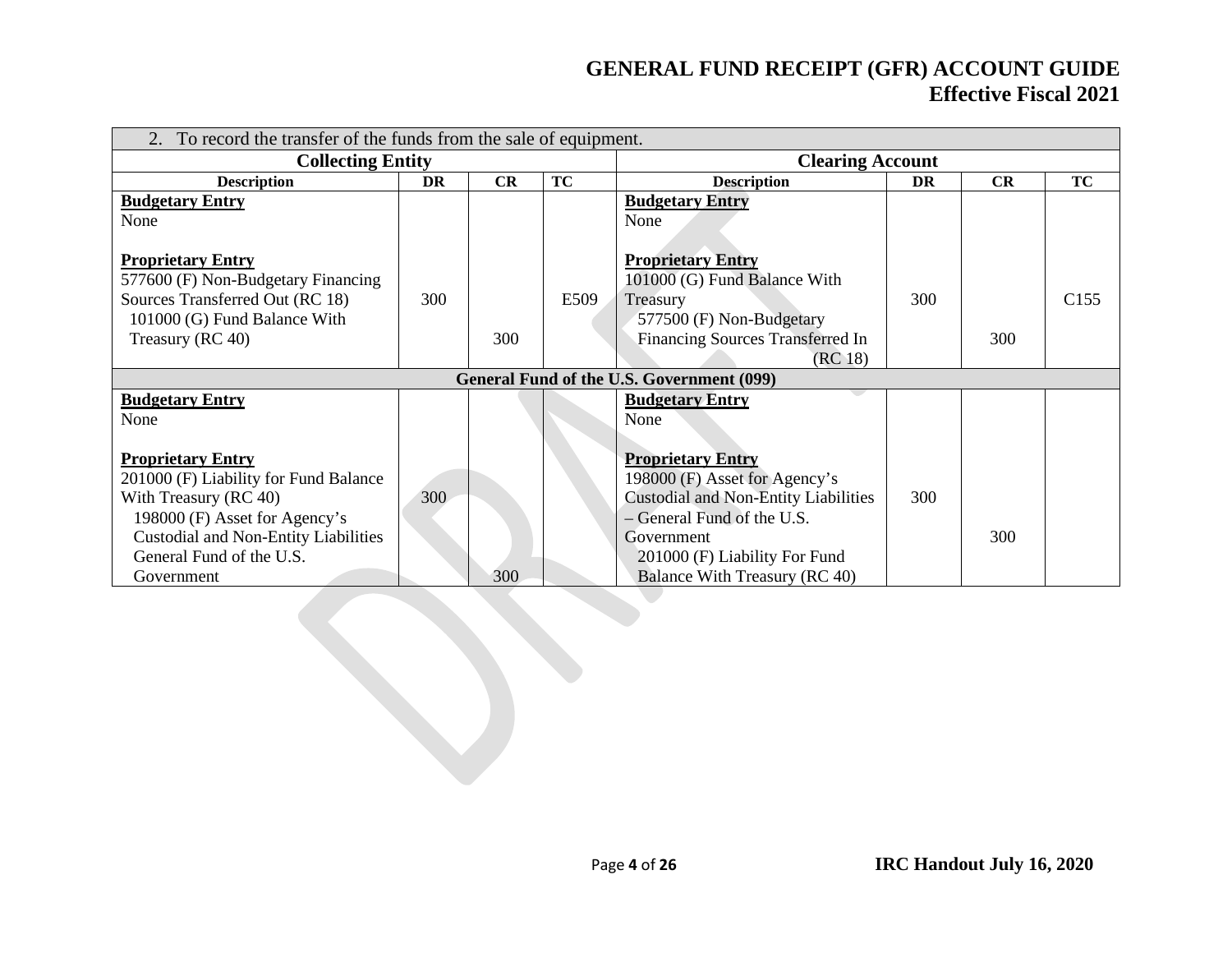| 3.                                                                                                                                                                                                                 |     |     |           | To record receipts returned to the Treasury GFR account. (It was determined that the replacement property will not be acquired and the receipt will<br>be returned to the Treasury. This transaction would also apply to the agency that does not replace the property within the prescribed time limit.                                                                         |            |     |                                      |
|--------------------------------------------------------------------------------------------------------------------------------------------------------------------------------------------------------------------|-----|-----|-----------|----------------------------------------------------------------------------------------------------------------------------------------------------------------------------------------------------------------------------------------------------------------------------------------------------------------------------------------------------------------------------------|------------|-----|--------------------------------------|
| <b>Clearing Account</b>                                                                                                                                                                                            |     |     |           | <b>GFR</b> Account                                                                                                                                                                                                                                                                                                                                                               |            |     |                                      |
| <b>Description</b>                                                                                                                                                                                                 | DR  | CR  | <b>TC</b> | <b>DR</b><br><b>Description</b>                                                                                                                                                                                                                                                                                                                                                  |            | CR  | <b>TC</b>                            |
| <b>Budgetary Entry</b><br>None<br><b>Proprietary Entry</b><br>577600 (F) Non-Budgetary Financing Sources<br>Transferred Out (RC 18)<br>101000 (G) Fund Balance With Treasury<br>(RC 40)                            | 300 | 300 | E509      | <b>Budgetary Entry</b><br>None<br><b>Proprietary Entry</b><br>101000 (G) Fund Balance With Treasury<br>577500 (F) Non-Budgetary<br>Financing Sources Transferred In<br>(RC 18)<br>599300 (G) Offset to Non-Entity Collections<br>- Statement of Changes in Net Position<br>(RC 44)<br>298500 (G) Liability for Non-Entity<br>Assets Not Reported on the Statement of             | 300<br>300 | 300 | C <sub>155</sub><br>C <sub>147</sub> |
|                                                                                                                                                                                                                    |     |     |           | Custodial Activity (RC 46)                                                                                                                                                                                                                                                                                                                                                       |            | 300 |                                      |
| <b>Budgetary Entry</b>                                                                                                                                                                                             |     |     |           | <b>General Fund of the U.S. Government (099)</b><br><b>Budgetary Entry</b>                                                                                                                                                                                                                                                                                                       |            |     |                                      |
| None<br><b>Proprietary Entry</b><br>201000 (F) Liability For Fund Balance With<br>Treasury (RC 40)<br>198000 (F) Asset for Agency's<br>Custodial and Non-Entity Liabilities<br>General Fund of the U.S. Government | 300 | 300 |           | None<br><b>Proprietary Entry</b><br>198000 (F) Asset for Agency's Custodial<br>and Non-Entity Liabilities General Fund of<br>the U.S. Government<br>201000 (F) Liability For Fund<br>Balance With Treasury (RC 40)<br>198000 (F) Asset for Agency's Custodial<br>and Non-Entity Liabilities - General Fund of<br>the U.S. Government (RC 46)<br>571000 (F) Transfer in of Agency | 300<br>300 | 300 |                                      |
|                                                                                                                                                                                                                    |     |     |           | Unavailable and Custodial Non-<br>Entity Collections (RC 44)                                                                                                                                                                                                                                                                                                                     |            | 300 |                                      |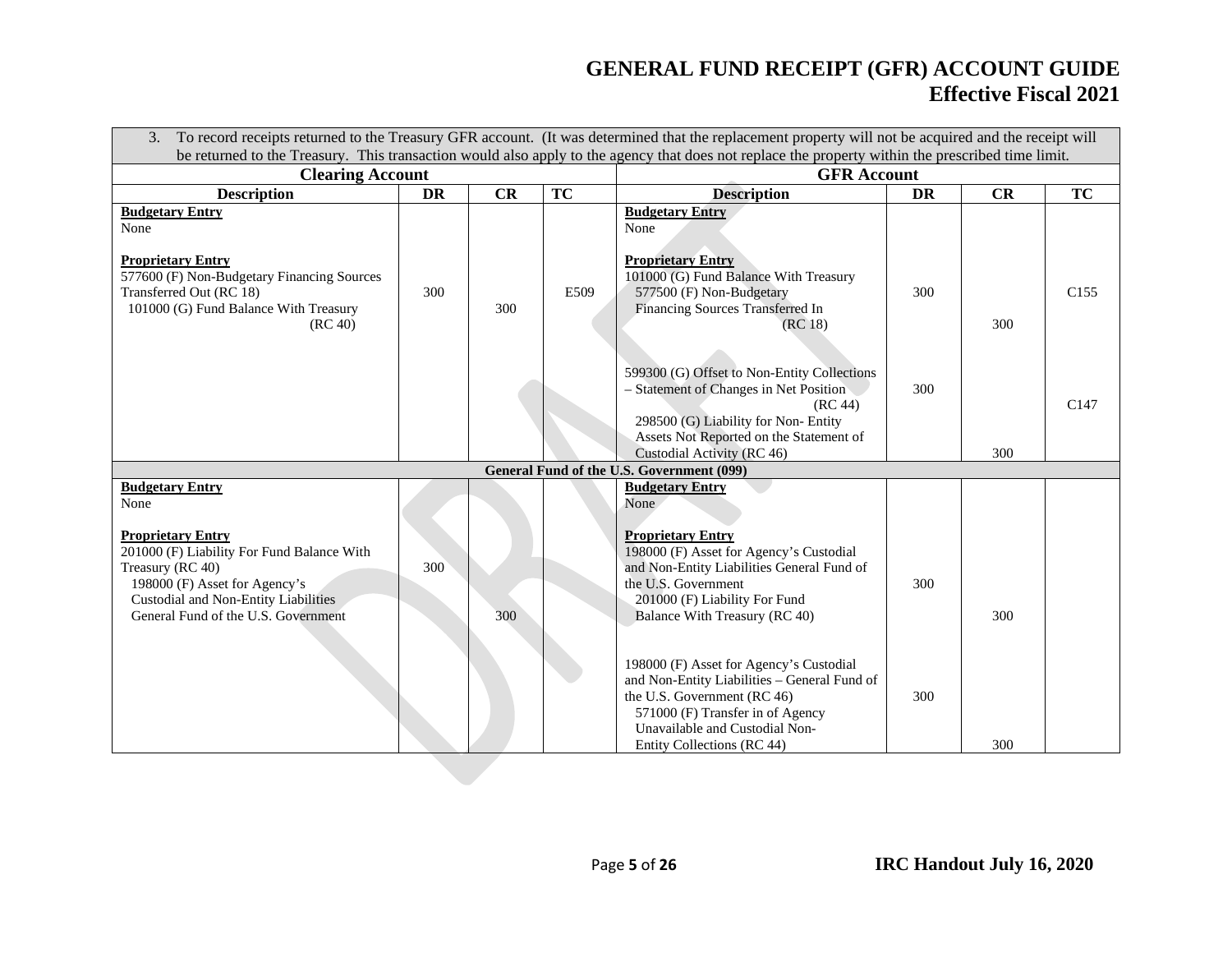| Account            | <b>Description</b>                      |           | <b>Collecting Entity</b> |           | <b>Clearing Account</b> |           | <b>GFR</b> Account |
|--------------------|-----------------------------------------|-----------|--------------------------|-----------|-------------------------|-----------|--------------------|
|                    |                                         | <b>DR</b> | CR                       | <b>DR</b> | CR                      | <b>DR</b> | <b>CR</b>          |
| <b>Budgetary</b>   |                                         |           |                          |           |                         |           |                    |
| None               |                                         |           |                          |           |                         |           |                    |
|                    |                                         |           |                          |           |                         |           |                    |
| <b>Proprietary</b> |                                         |           |                          |           |                         |           |                    |
| 101000(G)          | <b>Fund Balance With Treasury</b>       |           |                          |           |                         | 300       |                    |
| 175000 (N)         | Equipment                               | 700       |                          |           |                         |           |                    |
| 175900(N)          | Accumulated Depreciation on             |           |                          |           |                         |           |                    |
|                    | Equipment                               |           | 180                      |           |                         |           |                    |
| 298500 (G)         | Liability for Non-Entity Assets Not     |           |                          |           |                         |           |                    |
|                    | Reported on the Statement of            |           |                          |           |                         |           |                    |
|                    | <b>Custodial Activity</b>               |           |                          |           |                         |           | 300                |
| 331000             | <b>Cumulative Results of Operations</b> |           | 720                      |           |                         |           |                    |
| 577500 (F)         | <b>Non-Budgetary Financing Sources</b>  |           |                          |           |                         |           |                    |
|                    | <b>Transferred In</b>                   |           |                          |           | 300                     |           | 300                |
| 577600 (F)         | <b>Non-Budgetary Financing Sources</b>  |           |                          |           |                         |           |                    |
|                    | <b>Transferred Out</b>                  | 300       |                          | 300       |                         |           |                    |
| 599300 (G)         | Offset to Non-Entity Collections -      |           |                          |           |                         |           |                    |
|                    | <b>Statement of Changes in Net</b>      |           |                          |           |                         |           |                    |
|                    | Position                                |           |                          |           |                         | 300       |                    |
| 711000(N)          | Gains on Disposition of Assets -        |           |                          |           |                         |           |                    |
|                    | Other                                   |           | 100                      |           |                         |           |                    |
| <b>Total</b>       |                                         | 1,000     | 1,000                    | 300       | 300                     | 600       | 600                |

#### **Preclosing Trial Balance**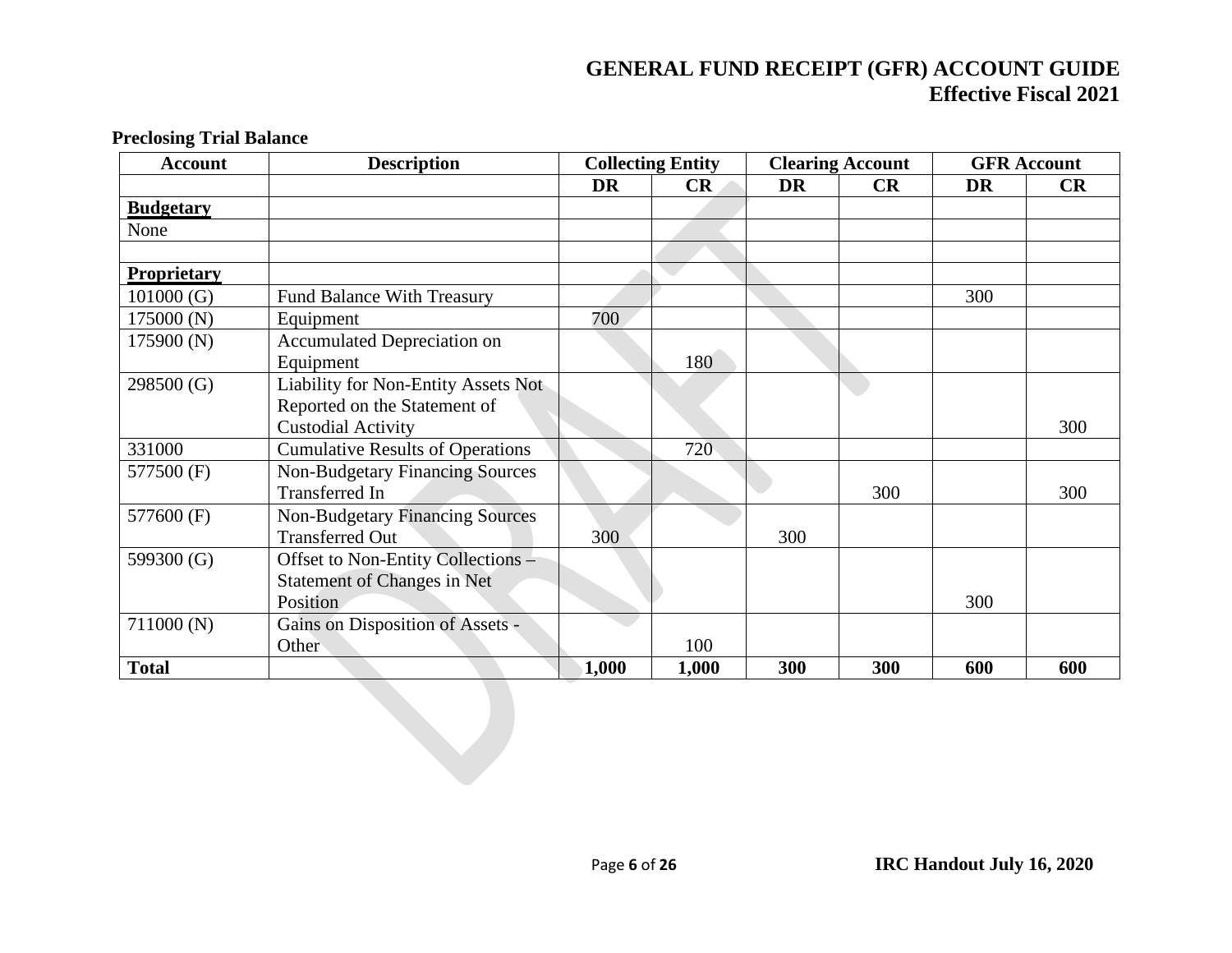### **Financial Statements:**

|             | <b>CONSOLIDATED BALANCE SHEET AS OF 1ST QUARTER, DECEMBER 31, YEAR 2</b>                                                                       |     |
|-------------|------------------------------------------------------------------------------------------------------------------------------------------------|-----|
| Line<br>No. |                                                                                                                                                |     |
|             | <b>Assets (Note 2)</b>                                                                                                                         |     |
|             | Intragovernmental                                                                                                                              |     |
| 1.          | Fund Balance With Treasury (101000E)                                                                                                           | 300 |
| 6.          | Total intragovernmental                                                                                                                        | 300 |
| 13.         | General property, plant, and equipment, net (Note 10) (175000E, 175900E)                                                                       | 520 |
| 15.         | <b>Total assets</b>                                                                                                                            | 820 |
|             |                                                                                                                                                |     |
|             | <b>Liabilities (Note 13)</b>                                                                                                                   |     |
|             | Intragovernmental                                                                                                                              |     |
| 19.         | Other (Notes 15, 16, and 17) (298500E)                                                                                                         | 300 |
| 28.         | <b>Total Liabilities</b>                                                                                                                       | 300 |
|             |                                                                                                                                                |     |
|             | <b>Net Position</b>                                                                                                                            |     |
| 33.         | Cumulative results of operations – All Other Funds (Combined or Consolidated Totals) (331000B, 577500E, 577600E,<br>599300E, 711000E, 721000E) | 520 |
| 35.         | Total Net Position - All Other Funds                                                                                                           | 520 |
| 36.         | <b>Total Net Position</b>                                                                                                                      | 520 |
| 37.         | <b>Total liabilities and net position</b>                                                                                                      | 820 |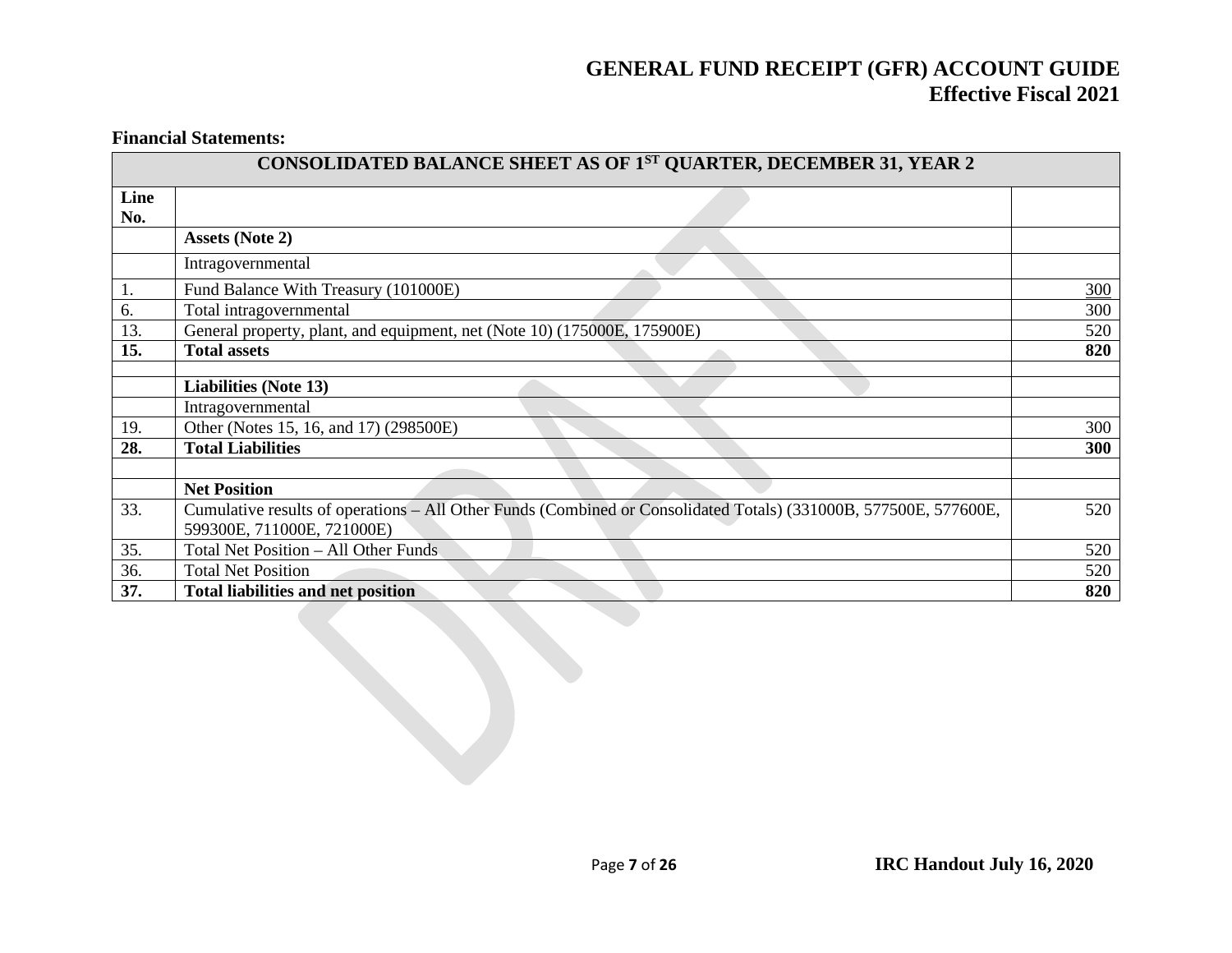|             | CONSOLIDATED STATEMENT OF NET COST FOR THE 1ST QUARTER ENDED DECEMBER 31, YEAR 2 |  |       |  |  |  |  |  |
|-------------|----------------------------------------------------------------------------------|--|-------|--|--|--|--|--|
| Line<br>No. |                                                                                  |  |       |  |  |  |  |  |
|             | <b>Gross Program Costs (Note 22):</b>                                            |  |       |  |  |  |  |  |
|             | Program A:                                                                       |  |       |  |  |  |  |  |
|             | <b>Gross Costs</b>                                                               |  |       |  |  |  |  |  |
|             | Less: earned revenue (711000E)                                                   |  | 100   |  |  |  |  |  |
|             | Net program costs:                                                               |  | (100) |  |  |  |  |  |
| 5.          | Net program costs including Assumption Changes:                                  |  | (100) |  |  |  |  |  |
| 8.          | Net cost of operations                                                           |  | (100) |  |  |  |  |  |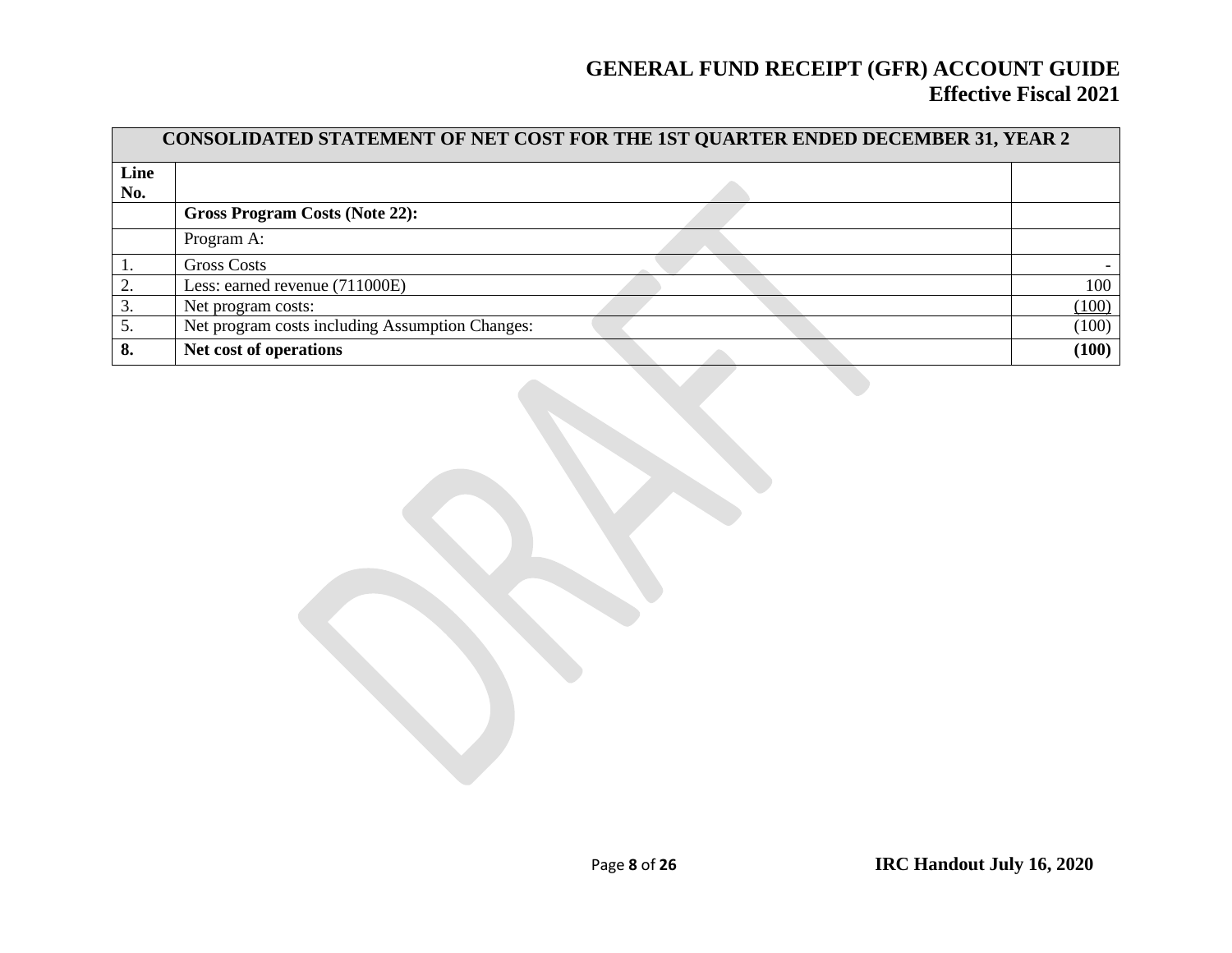### **Year 2 – 4th Quarter**

| 1. To record the sale of agency equipment. (Assume this is <b>not</b> distributed receipts.) <b>NOTE:</b> Money is deposited to a clearing |           |     |           |                                                                                                                              |    |    |           |  |  |
|--------------------------------------------------------------------------------------------------------------------------------------------|-----------|-----|-----------|------------------------------------------------------------------------------------------------------------------------------|----|----|-----------|--|--|
|                                                                                                                                            |           |     |           | account, but in order to remove the PPE when it is sold, the Fund Balance With Treasury has to come to the collecting entity |    |    |           |  |  |
| first (See Transaction #2 for the transfer of funds).                                                                                      |           |     |           |                                                                                                                              |    |    |           |  |  |
| <b>Collecting Entity</b>                                                                                                                   |           |     |           | <b>Clearing Account</b>                                                                                                      |    |    |           |  |  |
| <b>Description</b>                                                                                                                         | <b>DR</b> | CR  | <b>TC</b> | <b>Description</b>                                                                                                           | DR | CR | <b>TC</b> |  |  |
| <b>Budgetary Entry</b>                                                                                                                     |           |     |           | <b>Budgetary Entry</b>                                                                                                       |    |    |           |  |  |
| None                                                                                                                                       |           |     |           | None                                                                                                                         |    |    |           |  |  |
|                                                                                                                                            |           |     |           |                                                                                                                              |    |    |           |  |  |
| <b>Proprietary Entry</b>                                                                                                                   |           |     |           | <b>Proprietary Entry</b>                                                                                                     |    |    |           |  |  |
| 101000 (G) Fund Balance With                                                                                                               |           |     | C610      | None                                                                                                                         |    |    |           |  |  |
| Treasury (RC 40)                                                                                                                           | 400       |     |           |                                                                                                                              |    |    |           |  |  |
| 175900 (N) Accumulated Depreciation                                                                                                        |           |     |           |                                                                                                                              |    |    |           |  |  |
| on Equipment                                                                                                                               | 180       |     |           |                                                                                                                              |    |    |           |  |  |
| 721000 (N) Loss on Disposition of                                                                                                          |           |     |           |                                                                                                                              |    |    |           |  |  |
| Assets - Other                                                                                                                             | 120       |     |           |                                                                                                                              |    |    |           |  |  |
| 175000 (N) Equipment                                                                                                                       |           | 700 |           |                                                                                                                              |    |    |           |  |  |
|                                                                                                                                            |           |     |           | <b>General Fund of the U.S. Government (099)</b>                                                                             |    |    |           |  |  |
| <b>Budgetary Entry</b>                                                                                                                     |           |     |           | <b>Budgetary Entry</b>                                                                                                       |    |    |           |  |  |
| None                                                                                                                                       |           |     |           | None                                                                                                                         |    |    |           |  |  |
|                                                                                                                                            |           |     |           |                                                                                                                              |    |    |           |  |  |
| <b>Proprietary Entry</b>                                                                                                                   |           |     |           | <b>Proprietary Entry</b>                                                                                                     |    |    |           |  |  |
| 198000 (F) Asset for Agency's                                                                                                              |           |     |           | None                                                                                                                         |    |    |           |  |  |
| Custodial and Non-Entity Liabilities -                                                                                                     |           |     |           |                                                                                                                              |    |    |           |  |  |
| General Fund of the U.S. Government                                                                                                        | 400       |     |           |                                                                                                                              |    |    |           |  |  |
| 201000 (F) Liability for Fund                                                                                                              |           |     |           |                                                                                                                              |    |    |           |  |  |
| <b>Balance With Treasury (RC 40)</b>                                                                                                       |           | 400 |           |                                                                                                                              |    |    |           |  |  |
|                                                                                                                                            |           |     |           |                                                                                                                              |    |    |           |  |  |
|                                                                                                                                            |           |     |           |                                                                                                                              |    |    |           |  |  |
|                                                                                                                                            |           |     |           |                                                                                                                              |    |    |           |  |  |
|                                                                                                                                            |           |     |           |                                                                                                                              |    |    |           |  |  |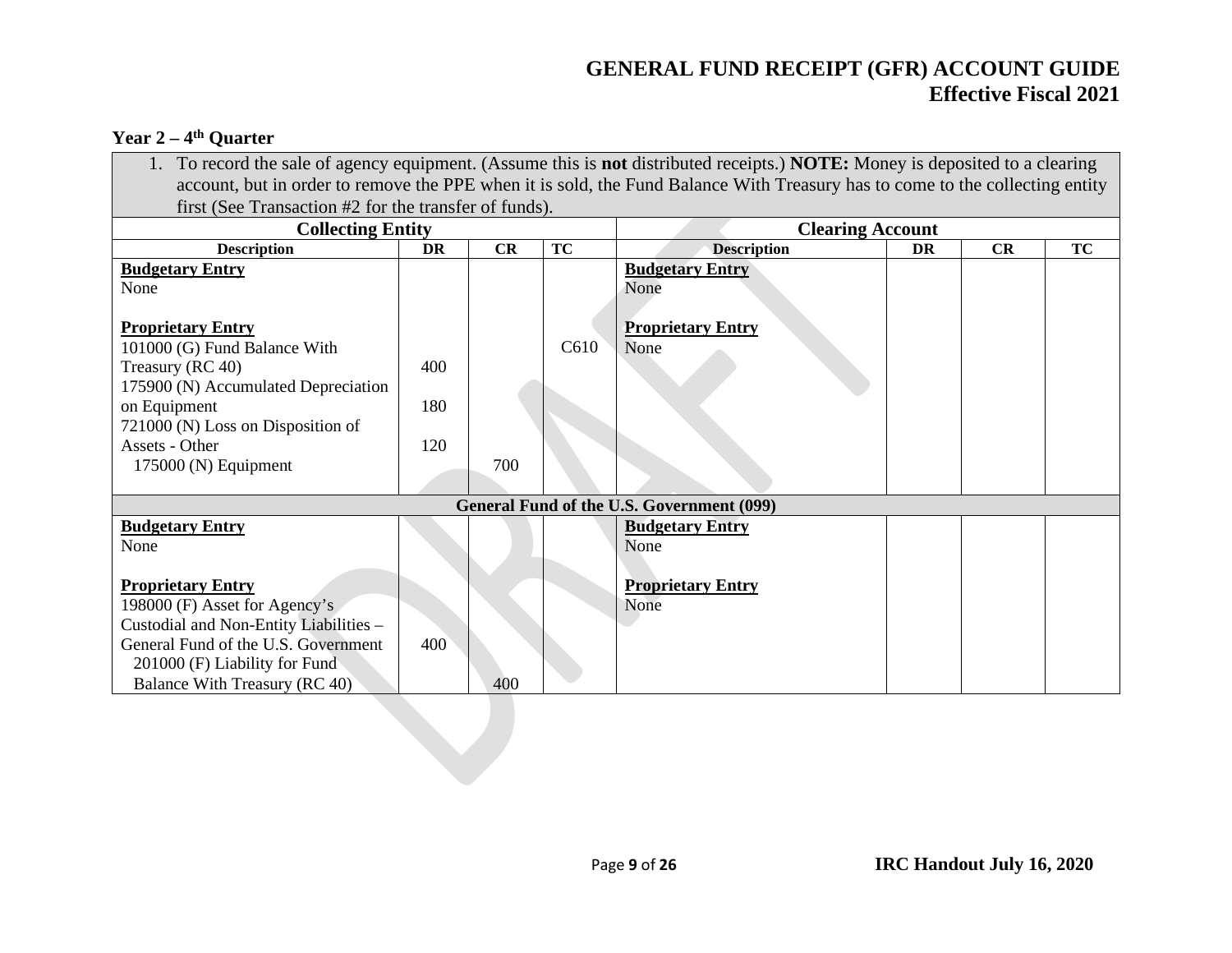| 2. To record the sale of agency equipment.                            |           |     |           |                                             |     |     |           |  |
|-----------------------------------------------------------------------|-----------|-----|-----------|---------------------------------------------|-----|-----|-----------|--|
| <b>Collecting Entity</b>                                              |           |     |           | <b>Clearing Account</b>                     |     |     |           |  |
| <b>Description</b>                                                    | <b>DR</b> | CR  | <b>TC</b> | <b>Description</b>                          | DR  | CR  | <b>TC</b> |  |
| <b>Budgetary Entry</b>                                                |           |     |           | <b>Budgetary Entry</b>                      |     |     |           |  |
| None                                                                  |           |     |           | None                                        |     |     |           |  |
|                                                                       |           |     |           |                                             |     |     |           |  |
| <b>Proprietary Entry</b>                                              |           |     |           | <b>Proprietary Entry</b>                    |     |     |           |  |
| 577600 (F) Non-Budgetary Financing<br>Sources Transferred Out (RC 18) | 400       |     | E509      | 101000 (G) Fund Balance With                | 400 |     | C155      |  |
| 101000 (G) Fund Balance With                                          |           |     |           | Treasury<br>577500 (F) Non-Budgetary        |     |     |           |  |
| Treasury                                                              |           | 400 |           | Financing Sources Transferred In            |     | 400 |           |  |
|                                                                       |           |     |           | (RC 18)                                     |     |     |           |  |
|                                                                       |           |     |           | General Fund of the U.S. Government (099)   |     |     |           |  |
| <b>Budgetary Entry</b>                                                |           |     |           | <b>Budgetary Entry</b>                      |     |     |           |  |
| None                                                                  |           |     |           | None                                        |     |     |           |  |
|                                                                       |           |     |           |                                             |     |     |           |  |
| <b>Proprietary Entry</b>                                              |           |     |           | <b>Proprietary Entry</b>                    |     |     |           |  |
| 201000 (F) Liability for Fund Balance                                 |           |     |           | 198000 (F) Asset for Agency's               |     |     |           |  |
| With Treasury (RC 40)                                                 |           |     |           | <b>Custodial and Non-Entity Liabilities</b> |     |     |           |  |
| 198000 (F) Asset for Agency's                                         | 400       |     |           | - General Fund of the U.S.                  | 400 |     |           |  |
| <b>Custodial and Non-Entity Liabilities</b>                           |           |     |           | Government                                  |     |     |           |  |
| General Fund of the U.S.                                              |           |     |           | 201000 (F) Liability For Fund               |     |     |           |  |
| Government                                                            |           | 400 |           | Balance With Treasury (RC 40)               |     | 400 |           |  |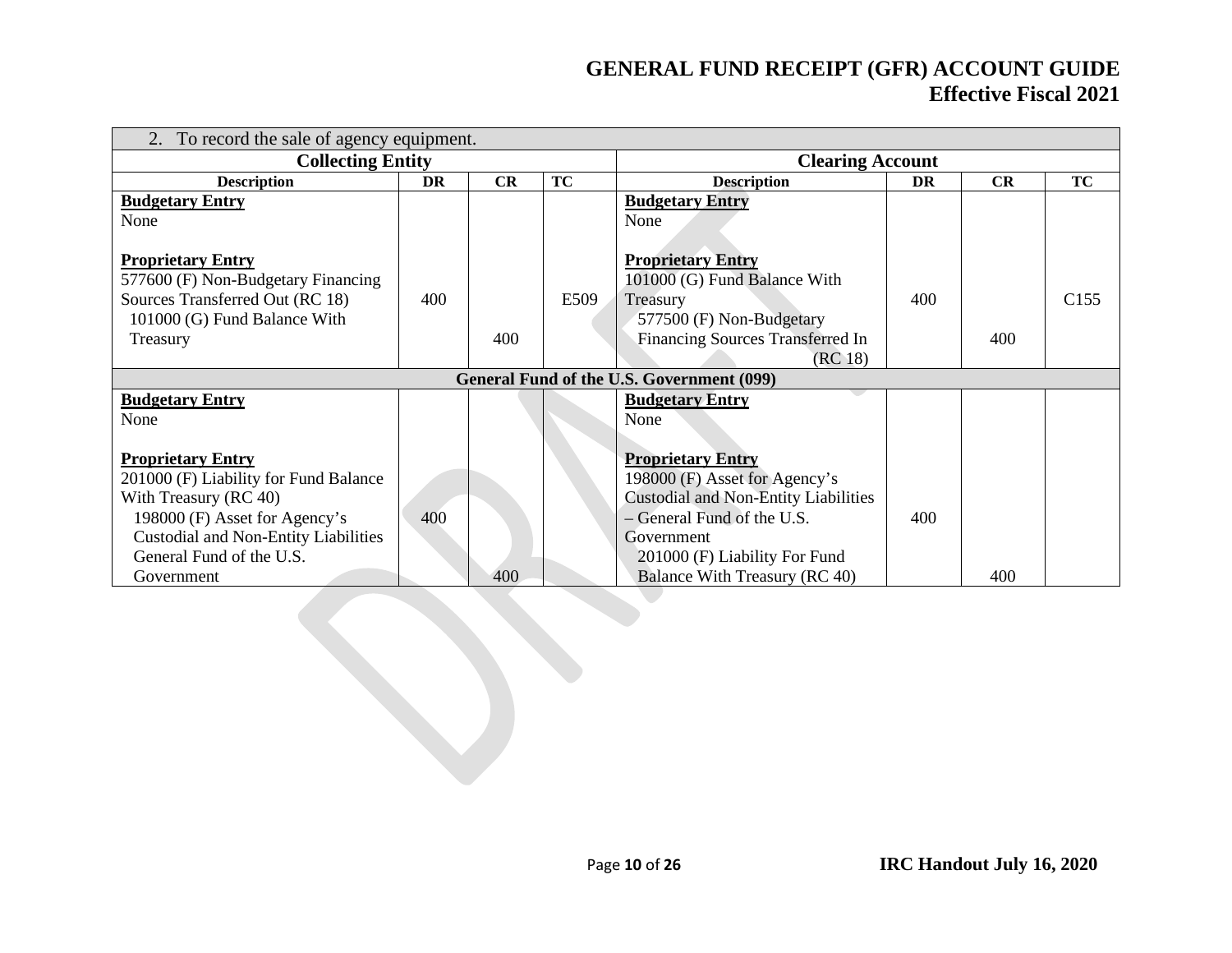|                                                                                                                                                                                                                   |     |     |           | 3. To record receipts returned to the Treasury GFR account. (It was determined that the replacement property will not be acquired and the receipt will be                                                                     |                 |     |                  |
|-------------------------------------------------------------------------------------------------------------------------------------------------------------------------------------------------------------------|-----|-----|-----------|-------------------------------------------------------------------------------------------------------------------------------------------------------------------------------------------------------------------------------|-----------------|-----|------------------|
|                                                                                                                                                                                                                   |     |     |           | returned to the Treasury. This transaction would also apply to the agency that does not replace the property within the prescribed time limit.)                                                                               |                 |     |                  |
| <b>Clearing Account</b>                                                                                                                                                                                           |     |     |           | <b>GFR</b> Account                                                                                                                                                                                                            |                 |     |                  |
| <b>Description</b>                                                                                                                                                                                                | DR  | CR  | <b>TC</b> | <b>Description</b>                                                                                                                                                                                                            | $\overline{DR}$ | CR  | $\overline{TC}$  |
| <b>Budgetary Entry</b><br>None                                                                                                                                                                                    |     |     |           | <b>Budgetary Entry</b><br>None                                                                                                                                                                                                |                 |     |                  |
| <b>Proprietary Entry</b><br>577600 (F) Non-Budgetary Financing<br>Sources Transferred Out (RC 18)<br>101000 (G) Fund Balance With<br>Treasury (RC 40)                                                             | 400 | 400 | E509      | <b>Proprietary Entry</b><br>101000 (G) Fund Balance With<br>Treasury<br>577500 (F) Non-Budgetary<br>Financing Sources Transferred In<br>(RC 18)                                                                               | 400             | 400 | C <sub>155</sub> |
|                                                                                                                                                                                                                   |     |     |           | 599300 (G) Offset to Non-Entity<br>Collections - Statement of Changes in<br>Net Position (RC 44)<br>298500 (G) Liability for Non-<br>Entity Assets Not Reported on the<br><b>Statement of Custodial Activity</b>              | 400             | 400 | C147             |
|                                                                                                                                                                                                                   |     |     |           | (RC 46)                                                                                                                                                                                                                       |                 |     |                  |
|                                                                                                                                                                                                                   |     |     |           | <b>General Fund of the U.S. Government (099)</b>                                                                                                                                                                              |                 |     |                  |
| <b>Budgetary Entry</b><br>None                                                                                                                                                                                    |     |     |           | <b>Budgetary Entry</b><br>None                                                                                                                                                                                                |                 |     |                  |
| <b>Proprietary Entry</b><br>201000 (F) Liability for Fund Balance<br>With Treasury (RC 40)<br>198000 (F) Asset for Agency's<br><b>Custodial and Non-Entity Liabilities</b><br>General Fund of the U.S. Government | 400 | 400 |           | <b>Proprietary Entry</b><br>198000 (F) Asset for Agency's<br>Custodial and Non-Entity Liabilities<br>General Fund of the U.S. Government<br>201000 (F) Liability for Fund<br>Balance With Treasury (RC 40)                    | 400             | 400 |                  |
|                                                                                                                                                                                                                   |     |     |           | 198000 (F) Asset for Agency's<br>Custodial and Non-Entity Liabilities -<br>General Fund of the U.S. Government<br>(RC 46)<br>571000 (F) Transfer in of Agency<br>Unavailable and Custodial Non-<br>Entity Collections (RC 44) | 400             | 400 |                  |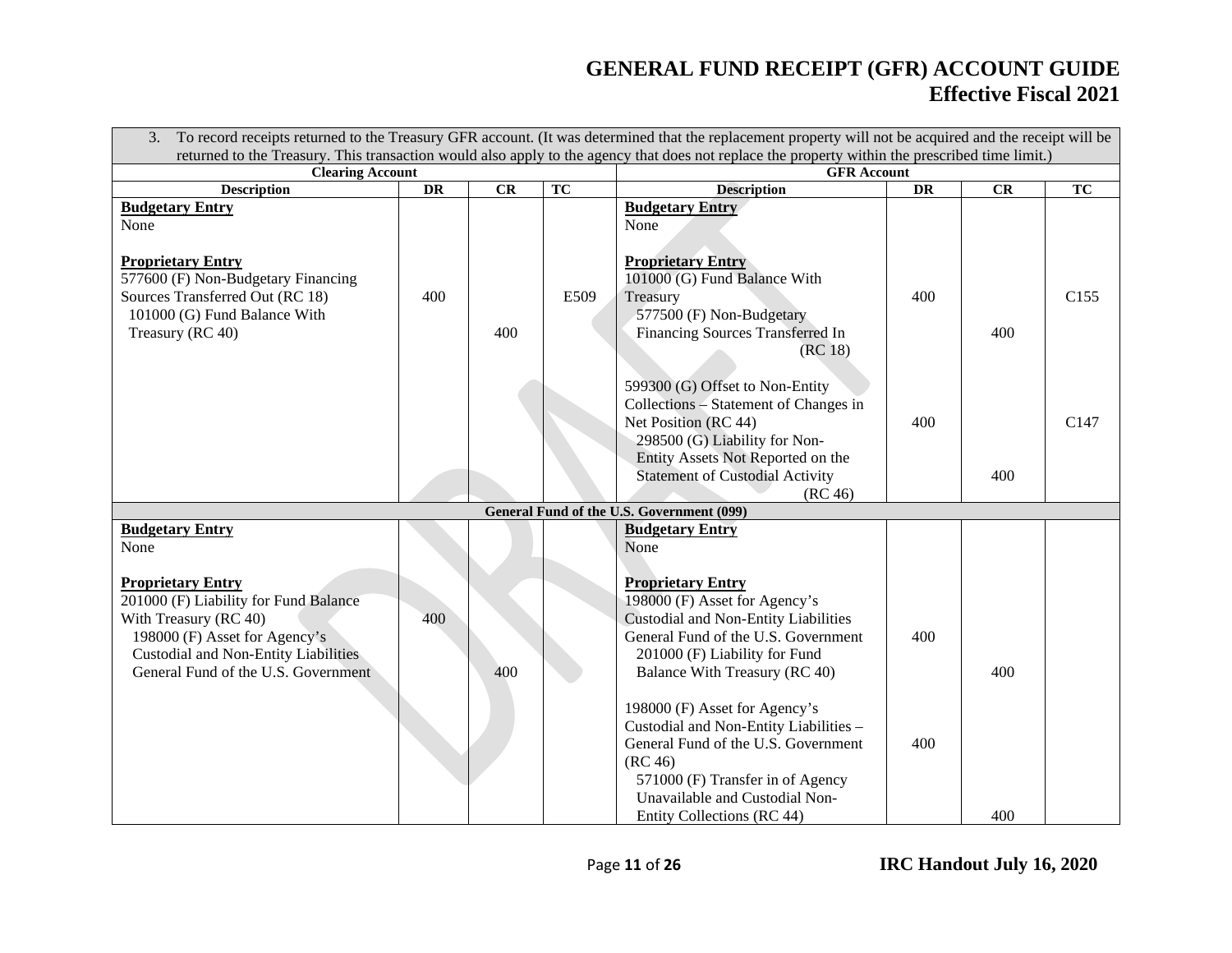| <b>Account</b>     | <b>Description</b>                      |                  | <b>Collecting Entity</b> |           | <b>Clearing Account</b> |           | <b>GFR</b> Account |
|--------------------|-----------------------------------------|------------------|--------------------------|-----------|-------------------------|-----------|--------------------|
|                    |                                         | <b>DR</b>        | CR                       | <b>DR</b> | CR                      | <b>DR</b> | <b>CR</b>          |
| <b>Budgetary</b>   |                                         |                  |                          |           |                         |           |                    |
| None               |                                         |                  |                          |           |                         |           |                    |
|                    |                                         |                  |                          |           |                         |           |                    |
| <b>Proprietary</b> |                                         |                  |                          |           |                         |           |                    |
| 101000(G)          | <b>Fund Balance With Treasury</b>       |                  |                          |           |                         | 700       |                    |
| 298500 (G)         | <b>Liability for Non-Entity Assets</b>  |                  |                          |           |                         |           | 700                |
|                    | Not Reported on the Statement of        |                  |                          |           |                         |           |                    |
|                    | <b>Custodial Activity</b>               |                  |                          |           |                         |           |                    |
| 331000             | <b>Cumulative Results of Operations</b> |                  | 720                      |           |                         |           |                    |
| 577500 (F)         | <b>Non-Budgetary Financing Sources</b>  |                  |                          |           | 700                     |           | 700                |
|                    | <b>Transferred In</b>                   |                  |                          |           |                         |           |                    |
| 577600 (F)         | <b>Non-Budgetary Financing Sources</b>  | 700 <sub>1</sub> |                          | 700       |                         |           |                    |
|                    | <b>Transferred Out</b>                  |                  |                          |           |                         |           |                    |
| 599300 (G)         | Offset to Non-Entity Collections –      |                  |                          |           |                         | 700       |                    |
|                    | <b>Statement of Changes in Net</b>      |                  |                          |           |                         |           |                    |
|                    | Position                                |                  |                          |           |                         |           |                    |
| 711000 (N)         | Gains on Disposition of Assets -        |                  | 100                      |           |                         |           |                    |
|                    | Other                                   |                  |                          |           |                         |           |                    |
| 721000 (N)         | Losses on Disposition of Assets -       | 120              | e i                      |           |                         |           |                    |
|                    | Other                                   |                  |                          |           |                         |           |                    |
| <b>Total</b>       |                                         | 820              | 820                      | 700       | 700                     | 1,400     | 1,400              |

### **Year 2 Preclosing Trial Balance**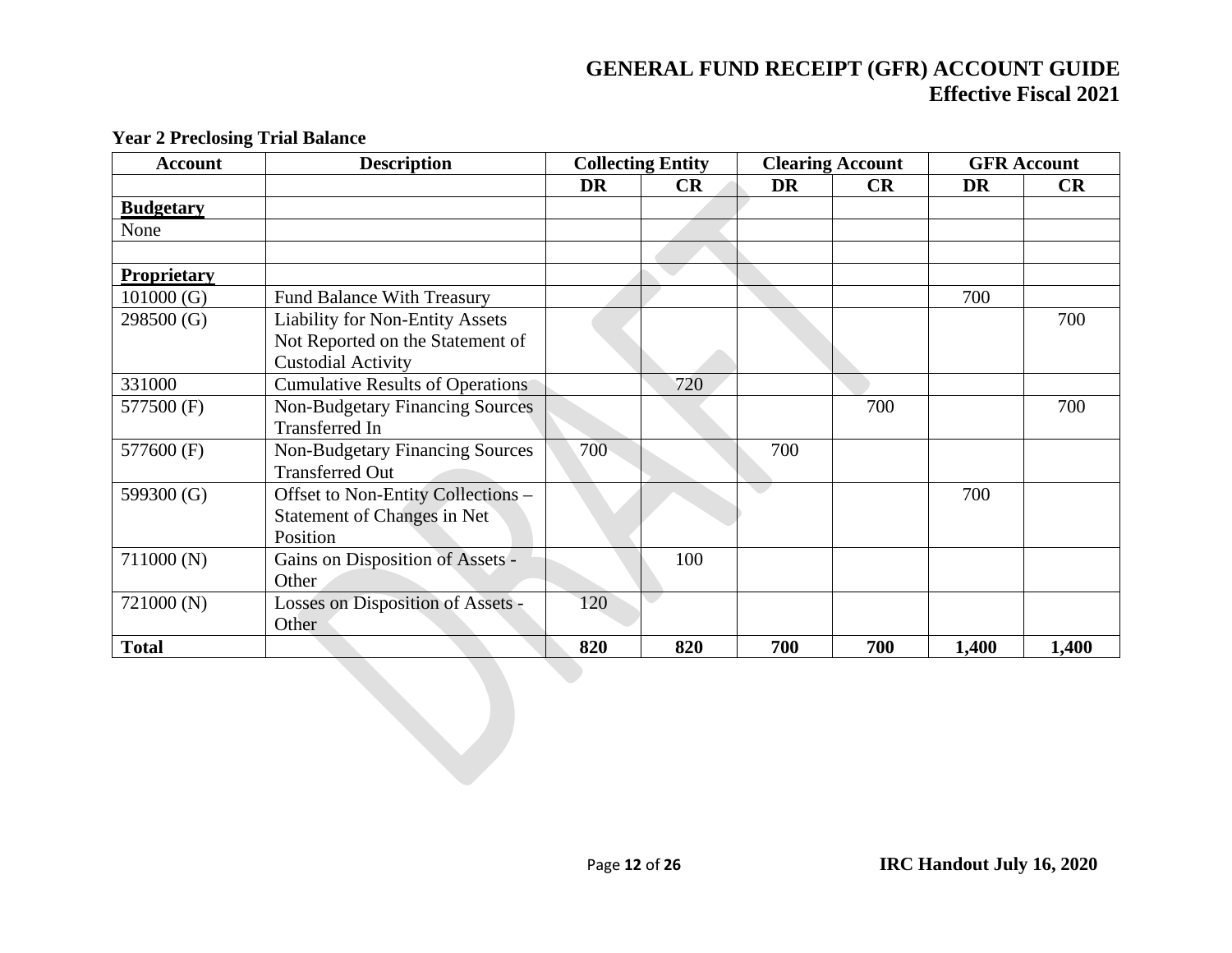#### **Year 2 – Preclosing Adjusting Entry**

| To record the closing of Fund Balance With Treasury collected in a General Fund receipt account at the year end. |              |               |    |                                                                   |              |               |      |  |  |
|------------------------------------------------------------------------------------------------------------------|--------------|---------------|----|-------------------------------------------------------------------|--------------|---------------|------|--|--|
| <b>Collecting Entity</b>                                                                                         | <b>Debit</b> | <b>Credit</b> | TC | <b>GFR Account</b>                                                | <b>Debit</b> | <b>Credit</b> | TC   |  |  |
| <b>Budgetary Entry</b>                                                                                           |              |               |    | <b>Budgetary Entry</b>                                            |              |               |      |  |  |
| None                                                                                                             |              |               |    | None                                                              |              |               |      |  |  |
|                                                                                                                  |              |               |    |                                                                   |              |               |      |  |  |
| <b>Proprietary Entry</b>                                                                                         |              |               |    | <b>Proprietary Entry</b>                                          |              |               |      |  |  |
| None                                                                                                             |              |               |    | 298500 (G) Liability for Non-Entity                               |              |               |      |  |  |
|                                                                                                                  |              |               |    | Assets Not Reported on the Statement                              |              |               |      |  |  |
|                                                                                                                  |              |               |    | of Custodial Activity (RC 46)                                     | 700          |               | F124 |  |  |
|                                                                                                                  |              |               |    | 101000 (G) Fund Balance With                                      |              | 700           |      |  |  |
|                                                                                                                  |              |               |    | Treasury (RC 40)                                                  |              |               |      |  |  |
|                                                                                                                  |              |               |    | General Fund of the U.S. Government (099)                         |              |               |      |  |  |
|                                                                                                                  |              |               |    | <b>Budgetary Entry</b>                                            |              |               |      |  |  |
|                                                                                                                  |              |               |    | None                                                              |              |               |      |  |  |
|                                                                                                                  |              |               |    |                                                                   |              |               |      |  |  |
|                                                                                                                  |              |               |    |                                                                   |              |               |      |  |  |
|                                                                                                                  |              |               |    | <b>Proprietary Entry</b><br>201000 (F) Liability for Fund Balance |              |               |      |  |  |
|                                                                                                                  |              |               |    | With Treasury (RC 40)                                             | 700          |               |      |  |  |
|                                                                                                                  |              |               |    | 198000 (F) Asset for Agency's                                     |              |               |      |  |  |
|                                                                                                                  |              |               |    | Custodial and Non-Entity Liabilities                              |              |               |      |  |  |
|                                                                                                                  |              |               |    | General Fund of the U.S.                                          |              |               |      |  |  |
|                                                                                                                  |              |               |    | Government (RC 46)                                                |              | 700           |      |  |  |
|                                                                                                                  |              |               |    |                                                                   |              |               |      |  |  |
|                                                                                                                  |              |               |    |                                                                   |              |               |      |  |  |
|                                                                                                                  |              |               |    |                                                                   |              |               |      |  |  |
|                                                                                                                  |              |               |    |                                                                   |              |               |      |  |  |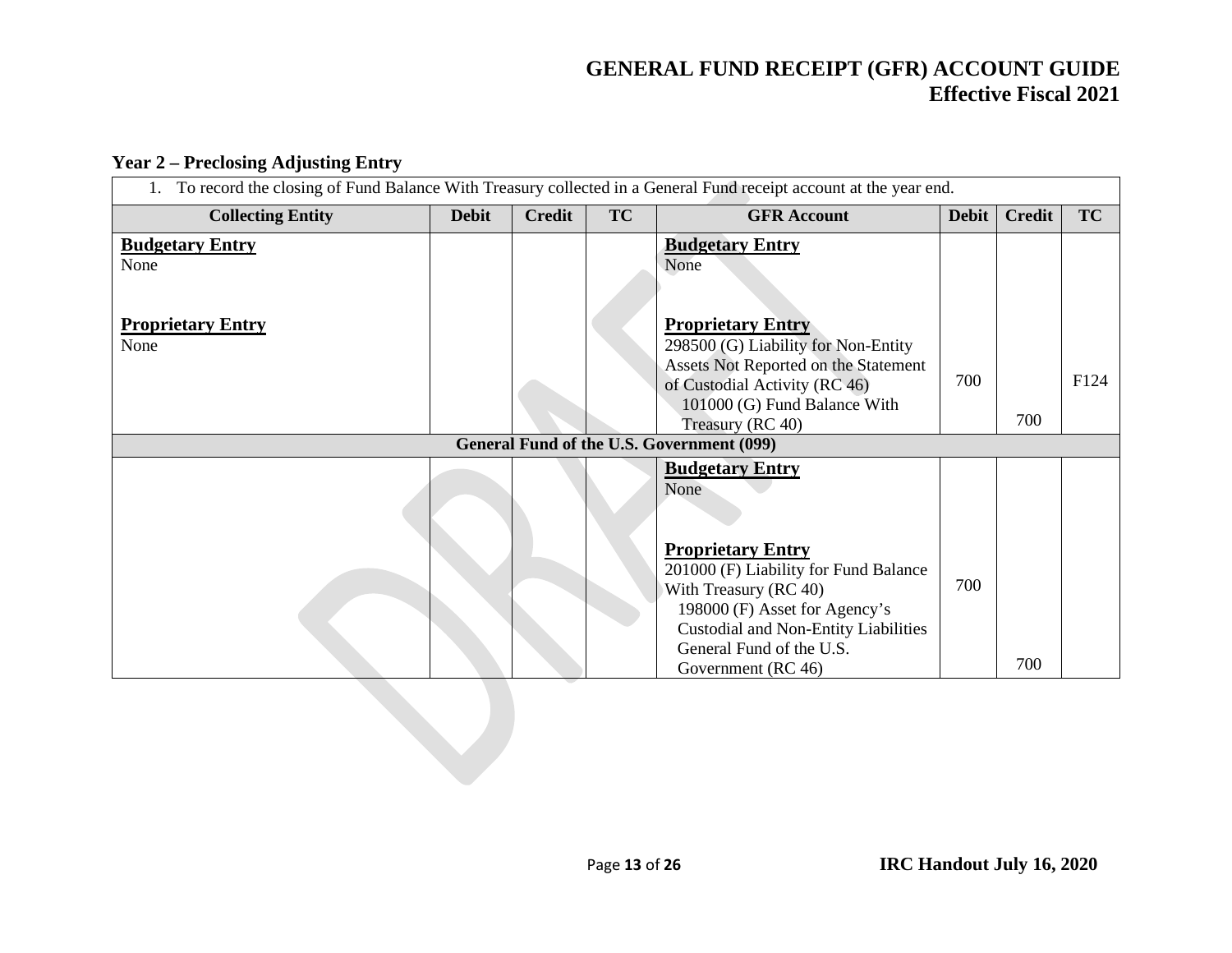| <b>Account</b>     | <b>Description</b>                      |           | <b>Collecting Entity</b> |     | <b>Clearing Account</b> |     | <b>GFR</b> Account |
|--------------------|-----------------------------------------|-----------|--------------------------|-----|-------------------------|-----|--------------------|
|                    |                                         | <b>DR</b> | CR                       | DR  | <b>CR</b>               | DR  | CR                 |
| <b>Budgetary</b>   |                                         |           |                          |     |                         |     |                    |
| None               |                                         |           |                          |     |                         |     |                    |
|                    |                                         |           |                          |     |                         |     |                    |
| <b>Proprietary</b> |                                         |           |                          |     |                         |     |                    |
| 331000             | <b>Cumulative Results of Operations</b> |           | 720                      |     |                         |     |                    |
| 577500 (F)         | <b>Non-Budgetary Financing Sources</b>  |           |                          |     |                         |     |                    |
|                    | <b>Transferred In</b>                   |           |                          |     | 700                     |     | 700                |
| 577600 (F)         | <b>Non-Budgetary Financing Sources</b>  |           |                          |     |                         |     |                    |
|                    | <b>Transferred Out</b>                  | 700       |                          | 700 |                         |     |                    |
| 599300 (G)         | Offset to Non-Entity Collections -      |           |                          |     |                         |     |                    |
|                    | Statement of Changes in Net             |           |                          |     |                         |     |                    |
|                    | Position                                |           |                          |     |                         | 700 |                    |
| 711000 (N)         | Gains on Disposition of Assets -        |           |                          |     |                         |     |                    |
|                    | Other                                   |           | 100                      |     |                         |     |                    |
| 721000 (N)         | Losses on Disposition of Assets -       |           |                          |     |                         |     |                    |
|                    | Other                                   | 120       |                          |     |                         |     |                    |
| <b>Total</b>       |                                         | 820       | 820                      | 700 | 700                     | 700 | 700                |

### **Year 2 Preclosing Adjusted Trial Balance**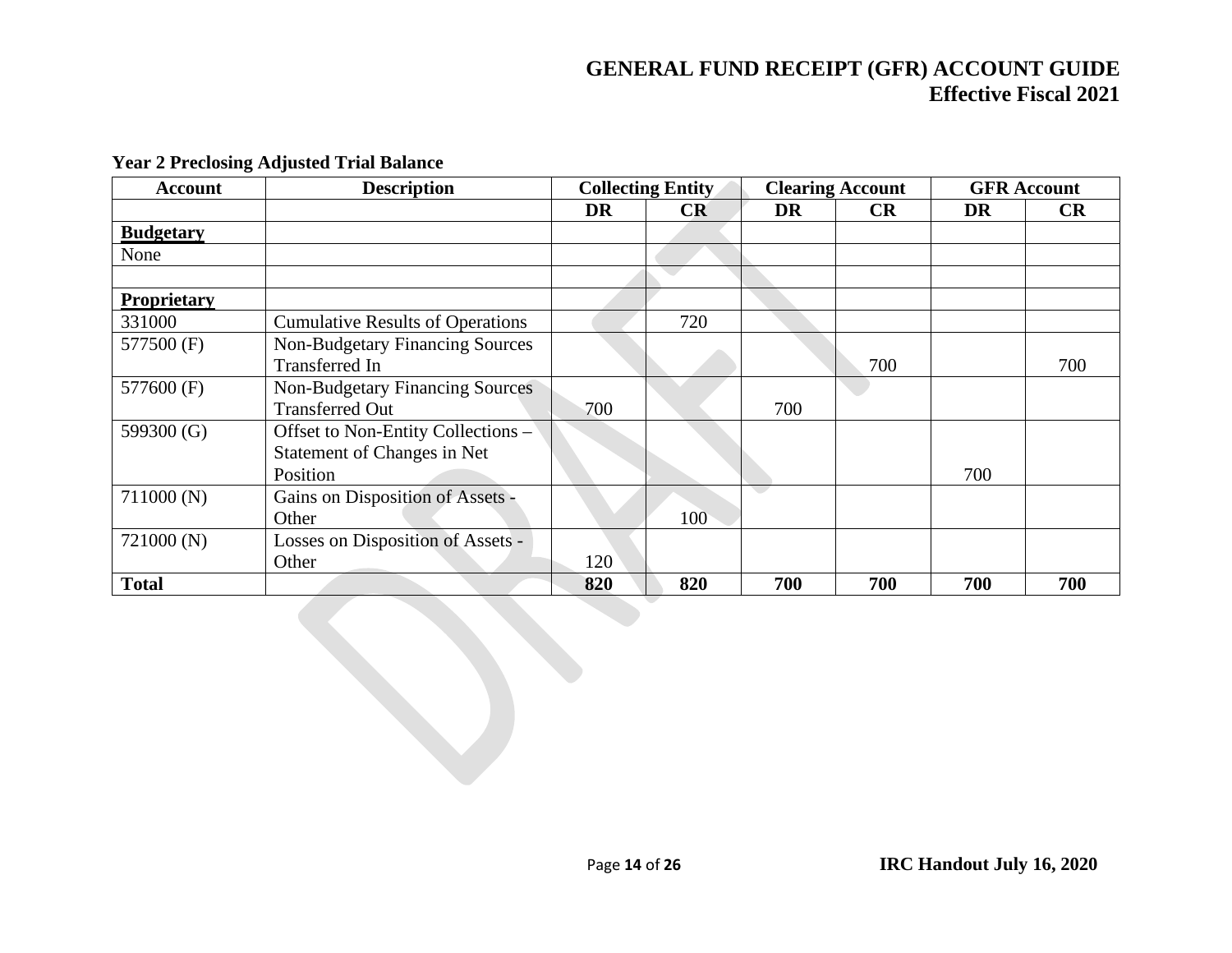#### **Financial Statements**

|             | <b>CONSOLIDATED BALANCE SHEET AS OF SEPTEMBER 30, YEAR 2</b>                                                                                   |     |
|-------------|------------------------------------------------------------------------------------------------------------------------------------------------|-----|
| Line<br>No. |                                                                                                                                                |     |
|             | <b>Assets (Note 2)</b>                                                                                                                         |     |
|             | Intragovernmental                                                                                                                              |     |
| 1.          | Fund Balance With Treasury (101000E)                                                                                                           |     |
| 6.          | Total intragovernmental                                                                                                                        |     |
| 13.         | General property, plant, and equipment, net (Note 10)) (175000E, 175900E)                                                                      | $-$ |
| 15.         | <b>Total assets</b>                                                                                                                            |     |
|             |                                                                                                                                                |     |
|             | <b>Liabilities (Note 13)</b>                                                                                                                   |     |
|             | Intragovernmental                                                                                                                              |     |
| 19.         | Other (Notes 15, 16, and 17) (298500E)                                                                                                         |     |
| 28.         | <b>Total Liabilities</b>                                                                                                                       |     |
|             |                                                                                                                                                |     |
|             | <b>Net Position</b>                                                                                                                            |     |
| 33.         | Cumulative results of operations – All Other Funds (Combined or Consolidated Totals) (331000B, 577500E, 577600E,<br>599300E, 711000E, 721000E) |     |
| 35.         | Total Net Position - All Other Funds                                                                                                           |     |
| 36.         | <b>Total Net Position</b>                                                                                                                      |     |
| 37.         | <b>Total liabilities and net position</b>                                                                                                      | ۰.  |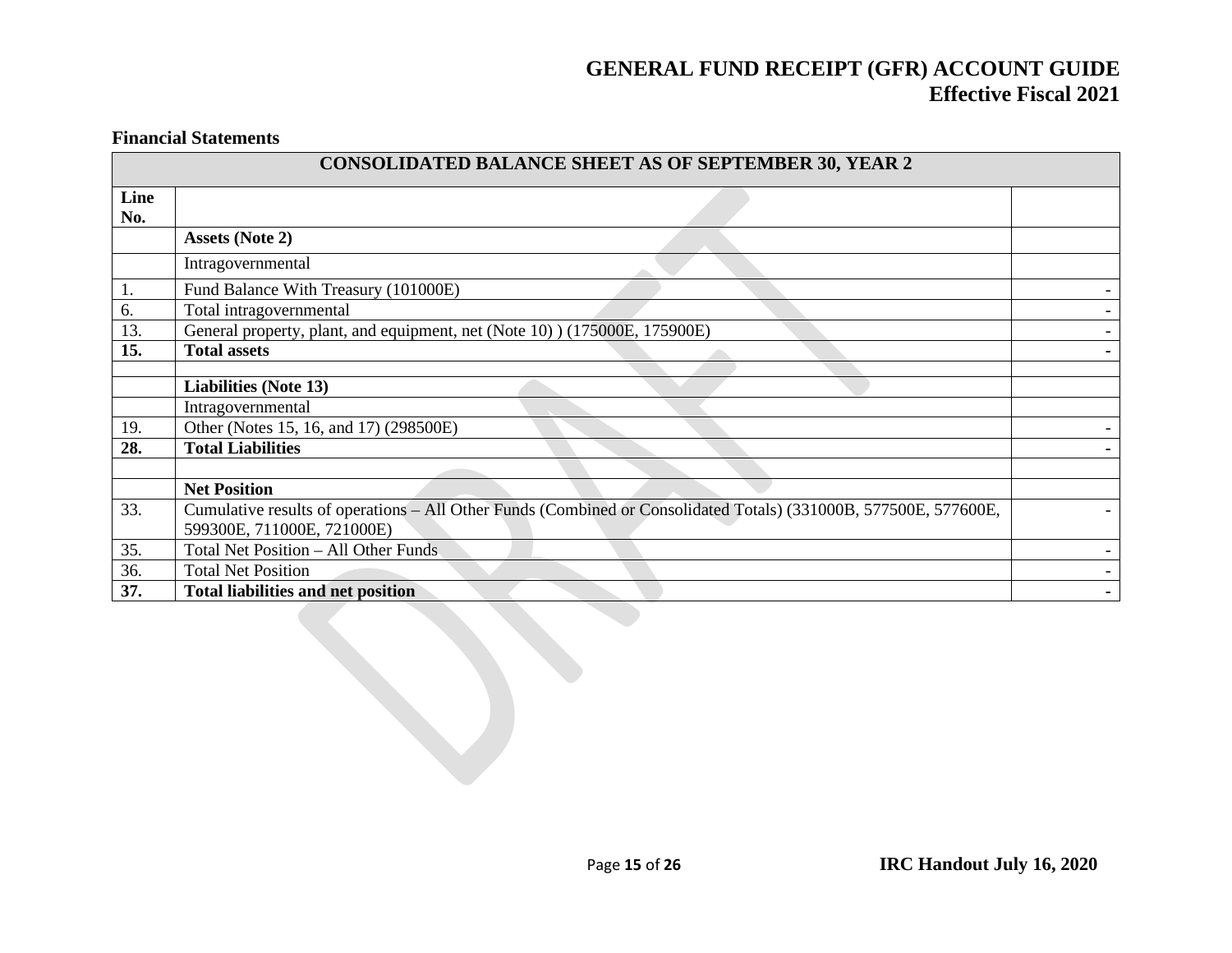|             | CONSOLIDATED STATEMENT OF NET COST FOR THE YEAR ENDED SEPTEMBER 30, YEAR 2 |                  |  |  |  |  |  |
|-------------|----------------------------------------------------------------------------|------------------|--|--|--|--|--|
| Line<br>No. |                                                                            |                  |  |  |  |  |  |
|             | <b>Gross Program Costs (Note 22):</b>                                      |                  |  |  |  |  |  |
|             | Program A:                                                                 |                  |  |  |  |  |  |
|             | Gross Costs (721000E)                                                      | 120              |  |  |  |  |  |
|             | Less: earned revenue (711000E)                                             | 100              |  |  |  |  |  |
|             | Net program costs:                                                         | $\underline{20}$ |  |  |  |  |  |
| 5.          | Net program costs including Assumption Changes:                            | 20               |  |  |  |  |  |
| 8.          | Net cost of operations                                                     | 20               |  |  |  |  |  |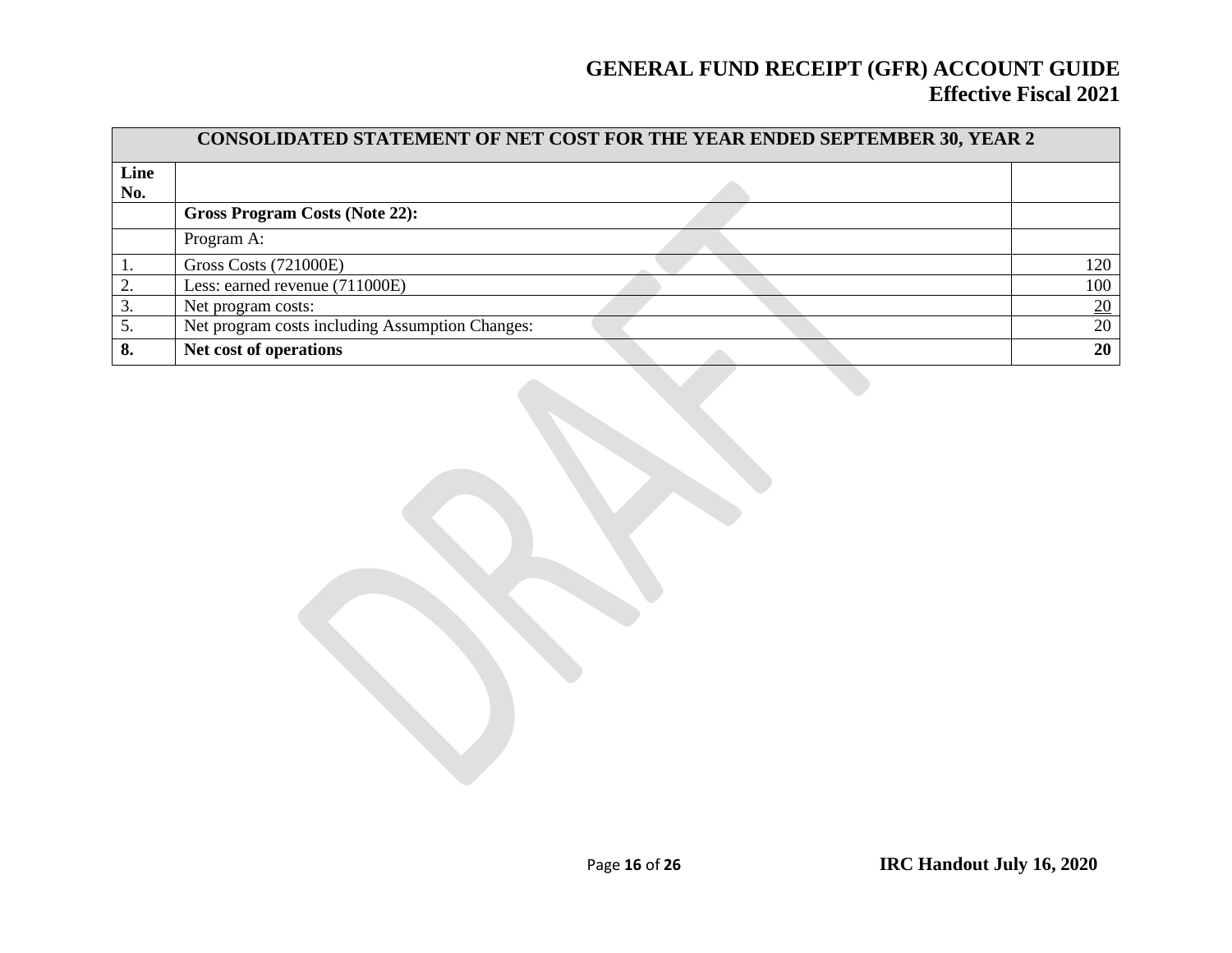|             | CONSOLIDATED STATEMENT OF CHANGES IN NET POSITION FOR THE YEAR ENDED SEPTEMBER 30,<br><b>YEAR 2</b> |                                     |                     |  |  |  |
|-------------|-----------------------------------------------------------------------------------------------------|-------------------------------------|---------------------|--|--|--|
| Line<br>No. |                                                                                                     | All<br><b>Other</b><br><b>Funds</b> | <b>Consolidated</b> |  |  |  |
|             | <b>Cumulative Results from Operations:</b>                                                          |                                     |                     |  |  |  |
| 10.         | Beginning Balances (310000B)                                                                        | 720                                 | 720                 |  |  |  |
| 12.         | Beginning balances, as adjusted                                                                     | 720                                 | 720                 |  |  |  |
|             | <b>Budgetary Financing Sources:</b>                                                                 |                                     |                     |  |  |  |
| 15.         | Nonexchange revenue                                                                                 |                                     |                     |  |  |  |
|             |                                                                                                     |                                     |                     |  |  |  |
|             | <b>Other Financing Sources (Nonexchange):</b>                                                       |                                     |                     |  |  |  |
| 20.         | Transfers-in/out without reimbursement (+/-) (577500E, 577600E)                                     |                                     | $ \,$               |  |  |  |
| 22.         | Other $(+/-)$ (599300E)                                                                             | (700)                               | (700)               |  |  |  |
| 23.         | <b>Total Financing Sources</b>                                                                      | (700)                               | (700)               |  |  |  |
| 24.         | Net Cost of Operations $(+/-)$                                                                      | 20                                  | 20                  |  |  |  |
| 25.         | Net Change                                                                                          | (720)                               | (720)               |  |  |  |
| 26.         | <b>Cumulative Results of Operations</b>                                                             | $\overline{\phantom{a}}$            |                     |  |  |  |
| 27.         | <b>Net Position</b>                                                                                 |                                     | $-$                 |  |  |  |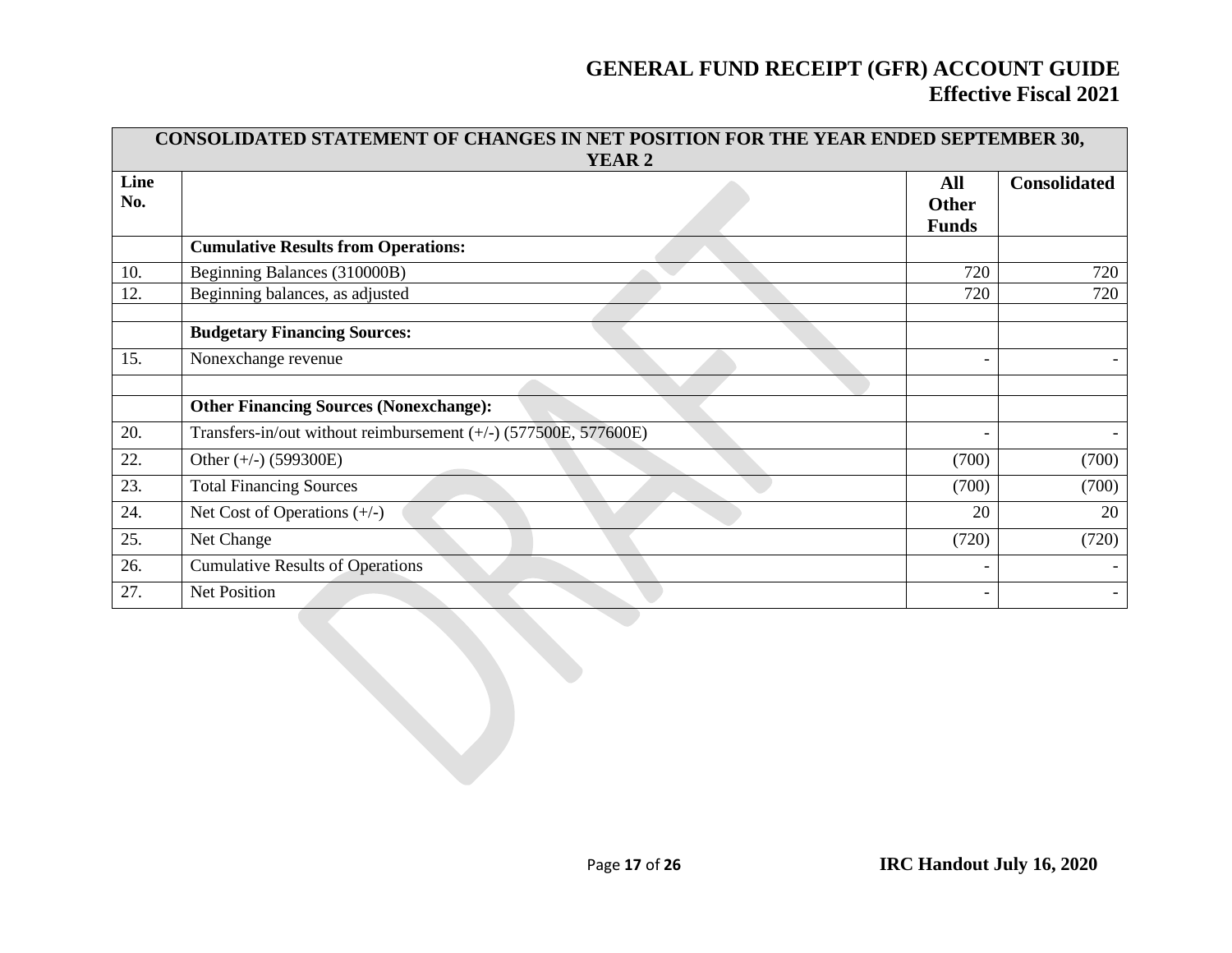| Line<br>No. |                                         |  |
|-------------|-----------------------------------------|--|
|             | <b>Revenue Activity:</b>                |  |
|             | Sources of Cash Collections:            |  |
|             | Miscellaneous                           |  |
| 8.          | <b>Total Cash Collections</b>           |  |
| 10.         | <b>Total Custodial Revenue</b>          |  |
| 14.         | <b>Retained by Reporting Entity</b>     |  |
| 15.         | <b>Total Disposition of Collections</b> |  |
| 16.         | Net Custodial Activity                  |  |

| STATEMENT OF BUDGETARY RESOURCES FOR THE YEAR ENDED SEPTEMBER 30, YEAR 2 |                                                                                         |                          |  |  |  |
|--------------------------------------------------------------------------|-----------------------------------------------------------------------------------------|--------------------------|--|--|--|
|                                                                          | <b>For Program Fund</b>                                                                 |                          |  |  |  |
| Line                                                                     |                                                                                         |                          |  |  |  |
| No.                                                                      |                                                                                         |                          |  |  |  |
|                                                                          | <b>Budgetary resources:</b>                                                             |                          |  |  |  |
| 1051                                                                     | Unobligated balance from prior year budget authority, net (discretionary and mandatory) |                          |  |  |  |
| 1890                                                                     | Spending authority from offsetting collections (discretionary and mandatory)            |                          |  |  |  |
| 1910                                                                     | <b>Total budgetary resources</b>                                                        |                          |  |  |  |
|                                                                          |                                                                                         |                          |  |  |  |
|                                                                          | <b>Memorandum</b> (non-add) entries:                                                    |                          |  |  |  |
| 1980                                                                     | Net adjustments to unobligated balance brought forward, Oct 1 (Note 26)                 |                          |  |  |  |
|                                                                          |                                                                                         |                          |  |  |  |
|                                                                          | <b>Status of budgetary resources:</b>                                                   |                          |  |  |  |
| 2413                                                                     | Expired unobligated balance, end of year                                                |                          |  |  |  |
| 2490                                                                     | Unobligated balance, end of year (total)                                                | $\overline{\phantom{0}}$ |  |  |  |
| 2500                                                                     | <b>Total budgetary resources</b>                                                        |                          |  |  |  |
|                                                                          |                                                                                         |                          |  |  |  |
|                                                                          | Outlays, net:                                                                           |                          |  |  |  |
| 4190                                                                     | Outlays, net (total) (discretionary and mandatory)                                      |                          |  |  |  |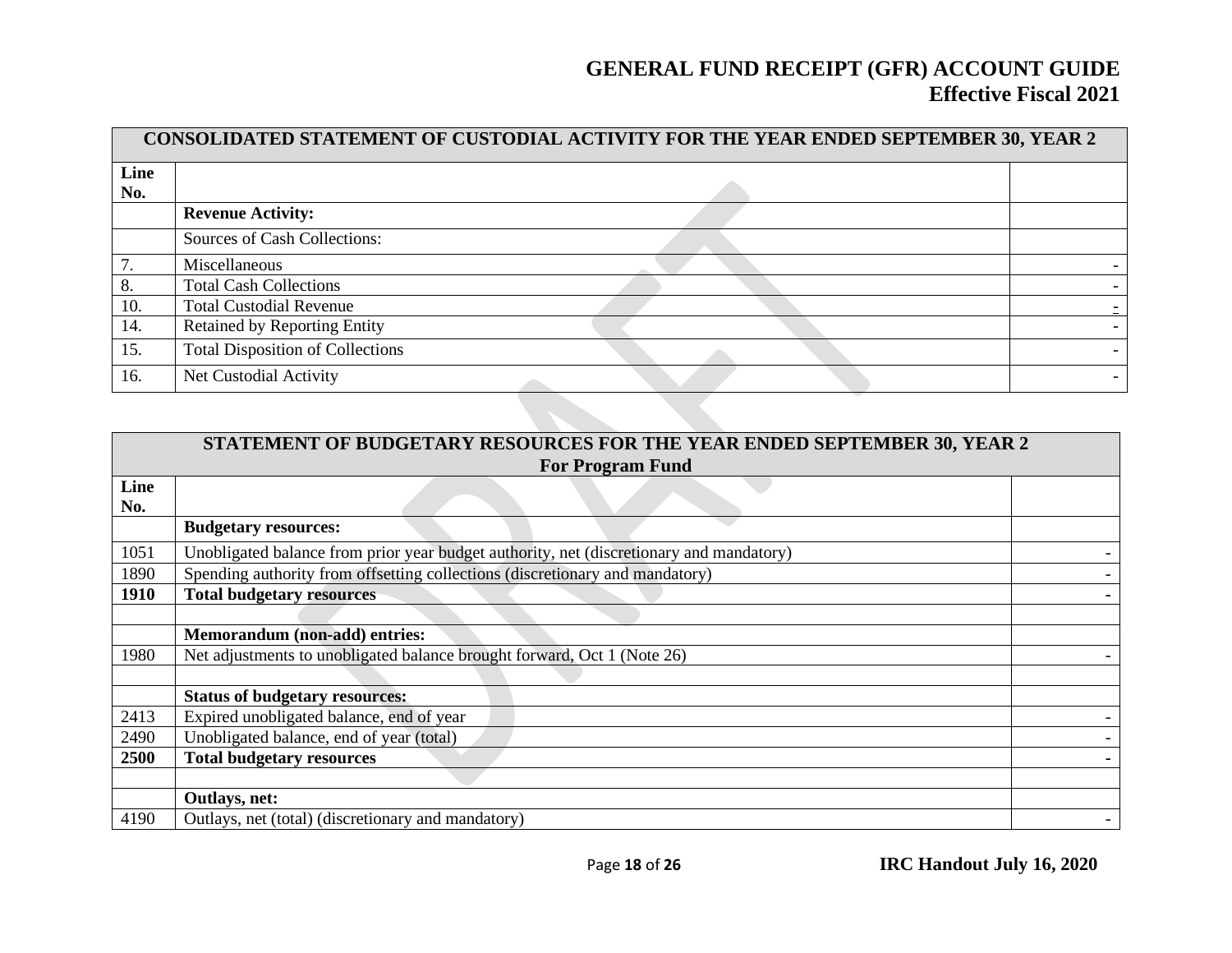### **SF 133 AND SCHEDULE P: REPORT ON BUDGET EXECUTION AND BUDGETARY RESOURCES AND BUDGET PROGRAM AND FINANCING SCHEDULE FOR THE YEAR ENDED SEPTEMBER 30, YEAR 2**

| Line No. |                                                                       | SF 133                   | Schedule P |
|----------|-----------------------------------------------------------------------|--------------------------|------------|
|          |                                                                       |                          |            |
|          | <b>BUDGETARY RESOURCES</b>                                            |                          |            |
|          | Unobligated balance:                                                  |                          |            |
| 1000     | Unobligated balance brought forward, Oct 1                            | $\overline{\phantom{a}}$ |            |
| 1050     | Unobligated balance (total)                                           |                          |            |
| 1060     | Expired unobligated balance brought forward, Oct 1                    | $\overline{\phantom{a}}$ |            |
| 1099     | Expired unobligated balance (total)                                   |                          |            |
|          |                                                                       |                          |            |
|          | <b>Budget authority:</b>                                              |                          |            |
|          | <b>Status of budgetary resources:</b>                                 |                          |            |
|          | Spending authority from offsetting collections:                       |                          |            |
|          | Discretionary:                                                        |                          |            |
| 1701     | Change in uncollected payments, Federal sources (+ or-)               |                          |            |
| 1750     | Spending authority from offsetting collections, discretionary (total) | $\overline{\phantom{a}}$ |            |
| 1900     | Budget authority (total)                                              | $\overline{\phantom{a}}$ |            |
| 1910     | Total budgetary resources                                             | $\overline{\phantom{a}}$ |            |
| 1930     | Total budgetary resources available                                   | ۰                        |            |
|          |                                                                       |                          |            |
|          | <b>STATUS OF BUDGETARY RESOURCES</b>                                  |                          |            |
|          | New obligations and upward adjustments:                               |                          |            |
|          | Reimbursable:                                                         |                          |            |
| 2190     | New obligations and upward adjustments (total)                        | $\qquad \qquad -$        |            |
|          |                                                                       |                          |            |
|          | Unobligated balance:                                                  |                          |            |
|          | Apportioned, unexpired accounts:                                      |                          |            |
| 2413     | Expired unobligated balance: end of year                              | $\overline{\phantom{a}}$ |            |
| 2490     | Unobligated balance, end of year (total)                              |                          |            |
| 2500     | Total budgetary resources                                             |                          |            |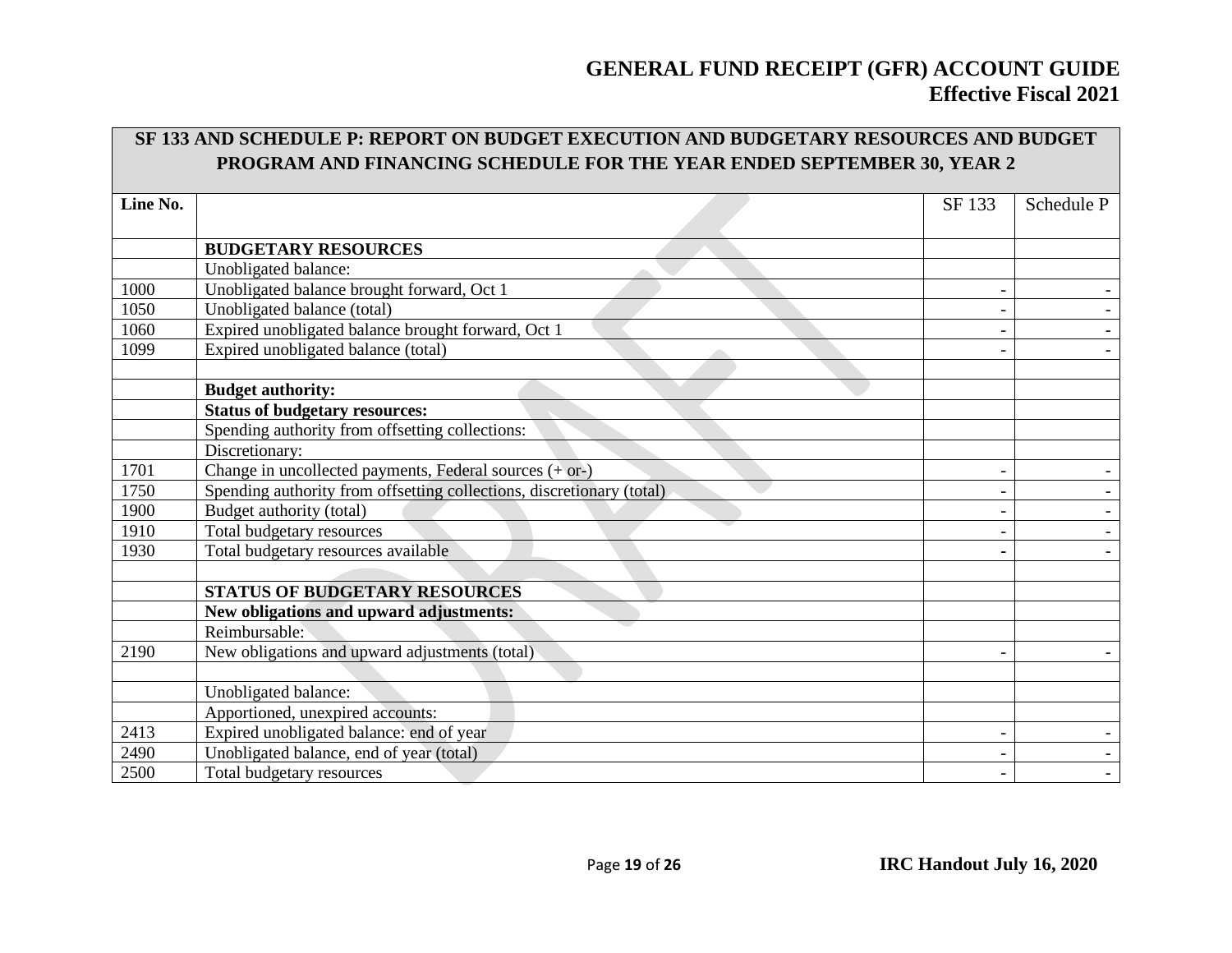### **SF 133 AND SCHEDULE P: REPORT ON BUDGET EXECUTION AND BUDGETARY RESOURCES AND BUDGET PROGRAM AND FINANCING SCHEDULE AS OF SEPTEMBER 30, YEAR 2**

| Line No. |                                                                                  | SF 133                   | Schedule P |
|----------|----------------------------------------------------------------------------------|--------------------------|------------|
|          |                                                                                  |                          |            |
|          | Memorandum (non-add) entries:                                                    |                          |            |
| 2501     | Subject to apportionment – excluding anticipated amounts                         |                          |            |
|          |                                                                                  |                          |            |
|          | <b>CHANGE IN OBLIGATED BALANCE</b>                                               |                          |            |
|          | Unpaid obligations:                                                              |                          |            |
| 3060     | Uncollected pymts, Fed sources, brought forward, Oct 1 (-)                       | $\overline{\phantom{0}}$ |            |
| 3061     | Adjustments to uncollected pymts, Fed sources, brought forward, Oct $1 (+ or -)$ |                          |            |
|          | Memorandum (non-add) entries:                                                    |                          |            |
| 3100     | Obligated balance, start of year $(+ or -)$                                      |                          |            |
| 3200     | Obligated balance, end of year $(+ or -)$                                        |                          |            |
|          |                                                                                  |                          |            |
|          | <b>BUDGET AUTHORITY AND OUTLAYS, NET</b>                                         |                          |            |
|          | Discretionary:                                                                   |                          |            |
|          | Gross budget authority and outlays:                                              |                          |            |
| 4000     | Budget authority, gross                                                          |                          |            |
|          |                                                                                  |                          |            |
|          | Outlays, gross                                                                   |                          |            |
| 4020     | Outlays, gross (total)                                                           |                          |            |
| 4051     | Change in uncollected pymts, Fed sources, expired accounts (+ or -)              | $\overline{\phantom{a}}$ |            |
| 4060     | Additional offsets against budget authority only (total)                         | $\overline{\phantom{a}}$ |            |
| 4070     | Budget authority, net (discretionary)                                            |                          |            |
| 4080     | Outlays, net (discretionary)                                                     |                          |            |
|          |                                                                                  |                          |            |
|          | Budget authority and outlays, net (total)                                        |                          |            |
| 4141     | Change in uncollected pymts, Fed sources, expired account $(+ or -)$             | $\overline{\phantom{a}}$ |            |
| 4150     | Additional offsets against budget authority only (total)                         | $\overline{\phantom{a}}$ |            |
| 4180     | Budget authority, net (total)                                                    |                          |            |
| 4190     | Outlays, net (total)                                                             |                          |            |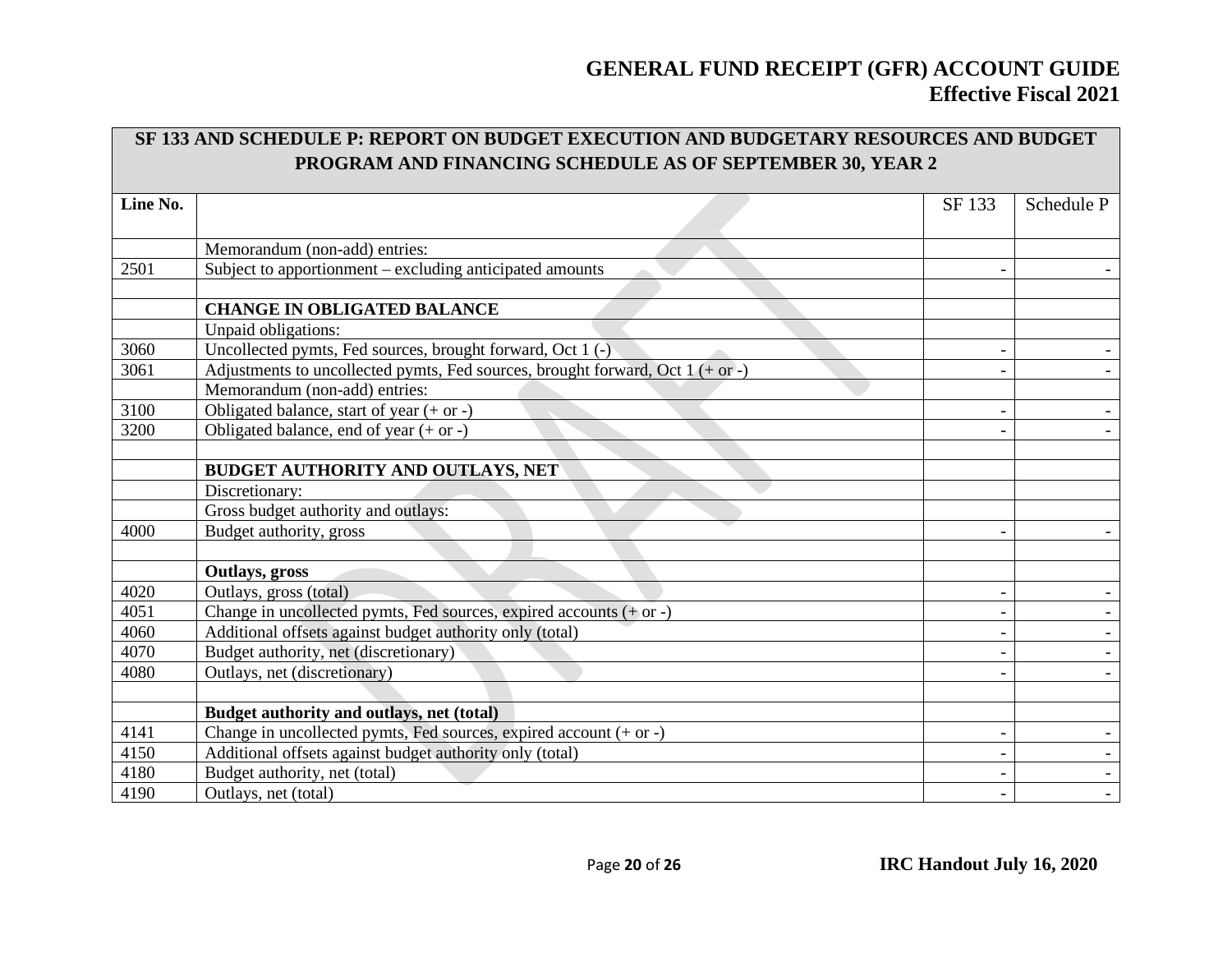#### **Reclassified Statements:**

| RECLASSIFIED BALANCE SHEET AS OF SEPTEMBER 30, YEAR 2 |                                                                                                                      |                |  |  |
|-------------------------------------------------------|----------------------------------------------------------------------------------------------------------------------|----------------|--|--|
| Line                                                  |                                                                                                                      | <b>GFR</b>     |  |  |
| No.                                                   |                                                                                                                      | <b>Account</b> |  |  |
| 3                                                     | Federal                                                                                                              |                |  |  |
| 3.3                                                   | Accounts receivable (RC 22)/1                                                                                        |                |  |  |
| 3.14                                                  | Total federal assets                                                                                                 |                |  |  |
| 4.                                                    | <b>Total assets</b>                                                                                                  |                |  |  |
|                                                       |                                                                                                                      |                |  |  |
|                                                       | <b>Liabilities</b>                                                                                                   |                |  |  |
| 7.                                                    | Federal                                                                                                              |                |  |  |
| 7.11                                                  | Liability to agency Other Than the General Fund of the U.S. Government for custodial and other non-entity assets (RC |                |  |  |
| 7.15                                                  | Total federal liabilities                                                                                            |                |  |  |
| 8                                                     | <b>Total liabilities</b>                                                                                             |                |  |  |
|                                                       |                                                                                                                      |                |  |  |
| 9                                                     | <b>Net Position</b>                                                                                                  |                |  |  |
| 9.2                                                   | Net Position – funds other than those from dedicated collections (331000B, 590000E, 599400E)                         |                |  |  |
| 10                                                    | Total net position                                                                                                   |                |  |  |
|                                                       |                                                                                                                      |                |  |  |
| 11.                                                   | <b>Total liabilities and net position</b>                                                                            |                |  |  |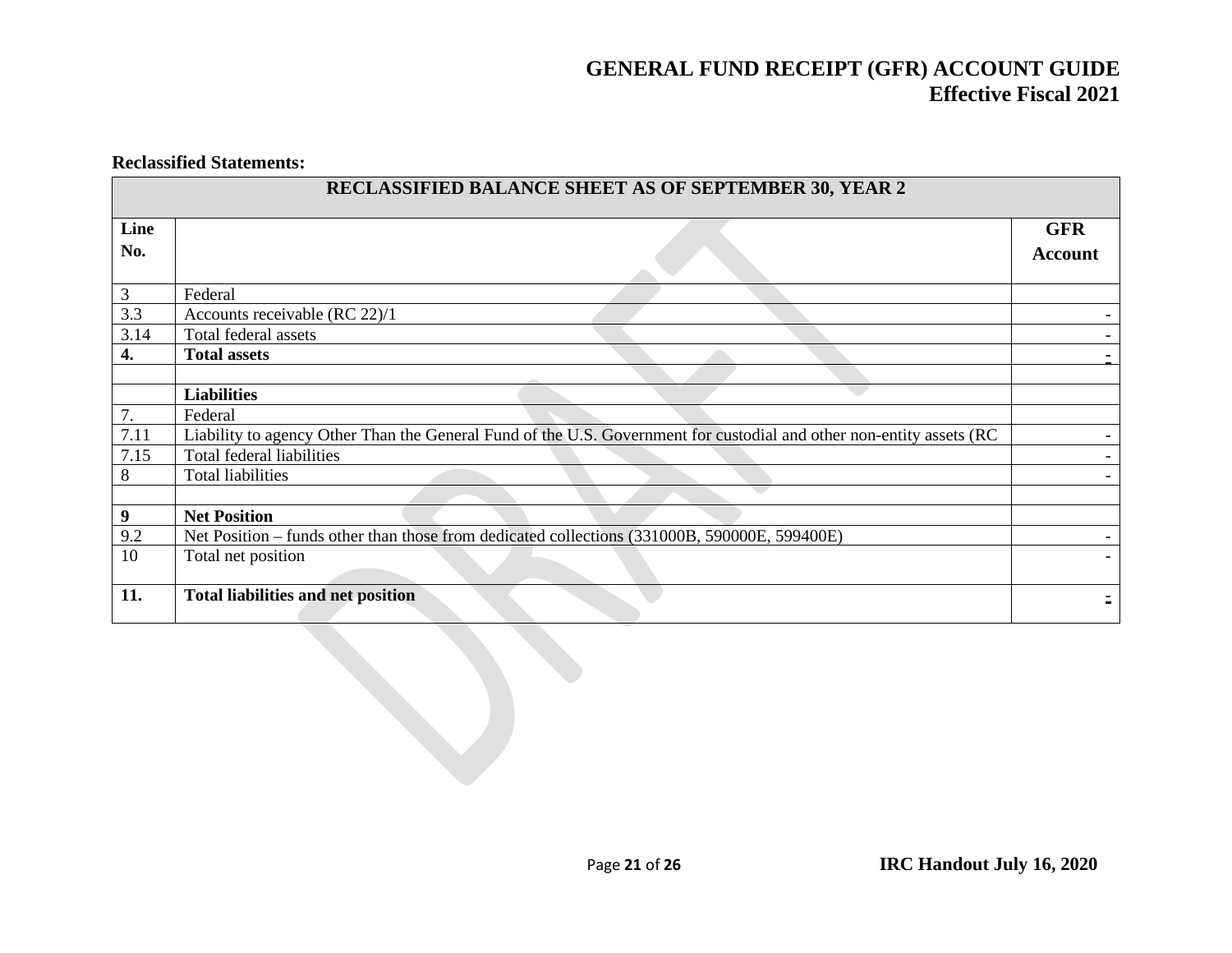| RECLASSIFIED STATEMENT OF NET COST FOR THE YEAR ENDED SEPTEMBER 30, YEAR 2 |                                      |     |  |  |  |  |
|----------------------------------------------------------------------------|--------------------------------------|-----|--|--|--|--|
| Line                                                                       |                                      |     |  |  |  |  |
|                                                                            | Gross cost                           |     |  |  |  |  |
| 2.                                                                         | Non-federal gross cost (721000N)     | 120 |  |  |  |  |
| 6.                                                                         | Total non-federal gross cost         | 120 |  |  |  |  |
| 9.                                                                         | Department total gross cost          | 120 |  |  |  |  |
| 10.                                                                        | <b>Earned Revenue</b>                |     |  |  |  |  |
| 11                                                                         | Non-federal earned revenue (711000E) | 100 |  |  |  |  |
| 14.                                                                        | Department total earned revenue      | 100 |  |  |  |  |
| 15.                                                                        | Net cost of operations               | 20  |  |  |  |  |
|                                                                            |                                      |     |  |  |  |  |

| RECLASSIFIED STATEMENT OF OPERATIONS AND CHANGES IN NET POSITION FOR THE YEAR ENDED<br><b>SEPTEMBER 30, YEAR 2</b> |                                                                                               |              |                     |  |  |  |
|--------------------------------------------------------------------------------------------------------------------|-----------------------------------------------------------------------------------------------|--------------|---------------------|--|--|--|
| Line                                                                                                               |                                                                                               | All          | <b>Consolidated</b> |  |  |  |
| No.                                                                                                                |                                                                                               | <b>Other</b> |                     |  |  |  |
|                                                                                                                    |                                                                                               | <b>Funds</b> |                     |  |  |  |
|                                                                                                                    | Net position, beginning of period (331000B)                                                   | 720          | 720                 |  |  |  |
|                                                                                                                    | Net position, beginning of period - adjusted                                                  | 720          | 720                 |  |  |  |
|                                                                                                                    |                                                                                               |              |                     |  |  |  |
|                                                                                                                    | Federal non-exchange revenue:                                                                 |              |                     |  |  |  |
| 6.7                                                                                                                | Accrual of Collections Yet to be Transferred to a TAS Other Than the General Fund of the U.S. | (700)        | (700)               |  |  |  |
| 6.9                                                                                                                | Total federal non-exchange revenue                                                            | (700)        | (700)               |  |  |  |
|                                                                                                                    |                                                                                               |              |                     |  |  |  |
| 9                                                                                                                  | Net cost of operations $(+/-)$                                                                | (20)         | (20)                |  |  |  |
| 10                                                                                                                 | Net position, end of period                                                                   |              |                     |  |  |  |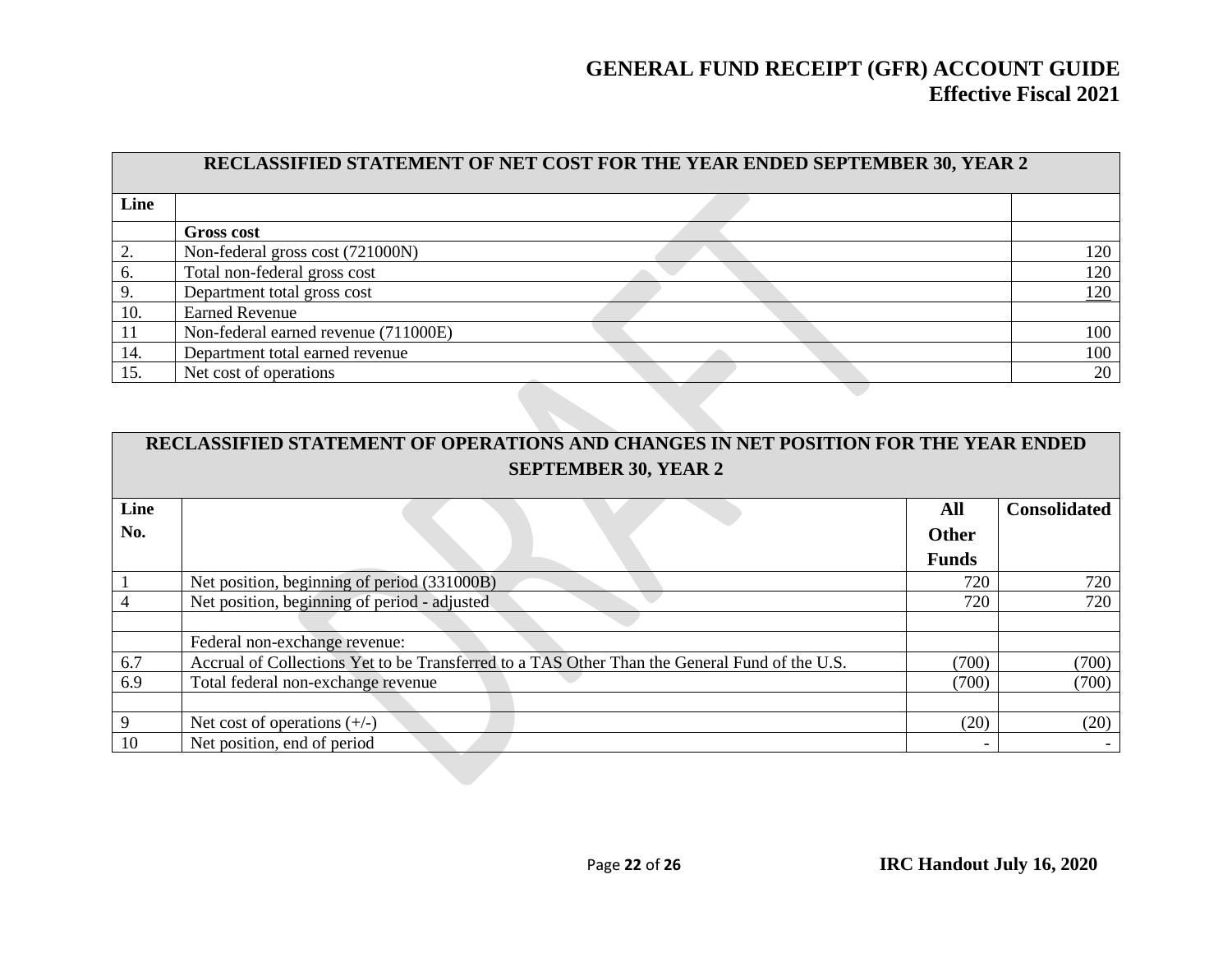### **Closing Entries**

| To record the closing of revenue, expense, and other financing source accounts to cumulative results of operations.                                                   |              |               |           |                                                                                                                                                                                                                                                                                                                            |              |               |           |
|-----------------------------------------------------------------------------------------------------------------------------------------------------------------------|--------------|---------------|-----------|----------------------------------------------------------------------------------------------------------------------------------------------------------------------------------------------------------------------------------------------------------------------------------------------------------------------------|--------------|---------------|-----------|
| <b>Collecting Entity</b>                                                                                                                                              | <b>Debit</b> | <b>Credit</b> | <b>TC</b> | <b>GFR Account</b>                                                                                                                                                                                                                                                                                                         | <b>Debit</b> | <b>Credit</b> | <b>TC</b> |
| <b>Budgetary Entry</b><br>None<br><b>Proprietary Entry</b><br>331000 Cumulative Results of Operation<br>577600 (F) Non-Budgetary Financing<br>Transferred Out (RC 18) | 700          | 700           | F336      | <b>Budgetary Entry</b><br>None<br><b>Proprietary Entry</b><br>331000 Cumulative Results of Operations<br>599300 (G) Offset to Non-Entity<br>Collections Statement of Changes in Net<br>Position (RC 44)<br>577500 (F) Non-Budgetary Financing<br>Sources Transferred In (RC 18)<br>331000 Cumulative Results of Operations | 700<br>700   | 700<br>700    | F336      |
|                                                                                                                                                                       |              |               |           | <b>General Fund of the U.S. Government (099)</b>                                                                                                                                                                                                                                                                           |              |               |           |
| <b>Budgetary Entry</b><br>None<br><b>Proprietary Entry</b><br>None                                                                                                    |              |               |           | <b>Budgetary Entry</b><br>None<br><b>Proprietary Entry</b><br>571000 (F) Transfer in of Agency<br>Unavailable Custodial and Non-Entity<br>Collections (RC 44)<br>331000 Cumulative Results of Operations                                                                                                                   |              | 700           | 700       |
|                                                                                                                                                                       |              |               |           |                                                                                                                                                                                                                                                                                                                            |              |               |           |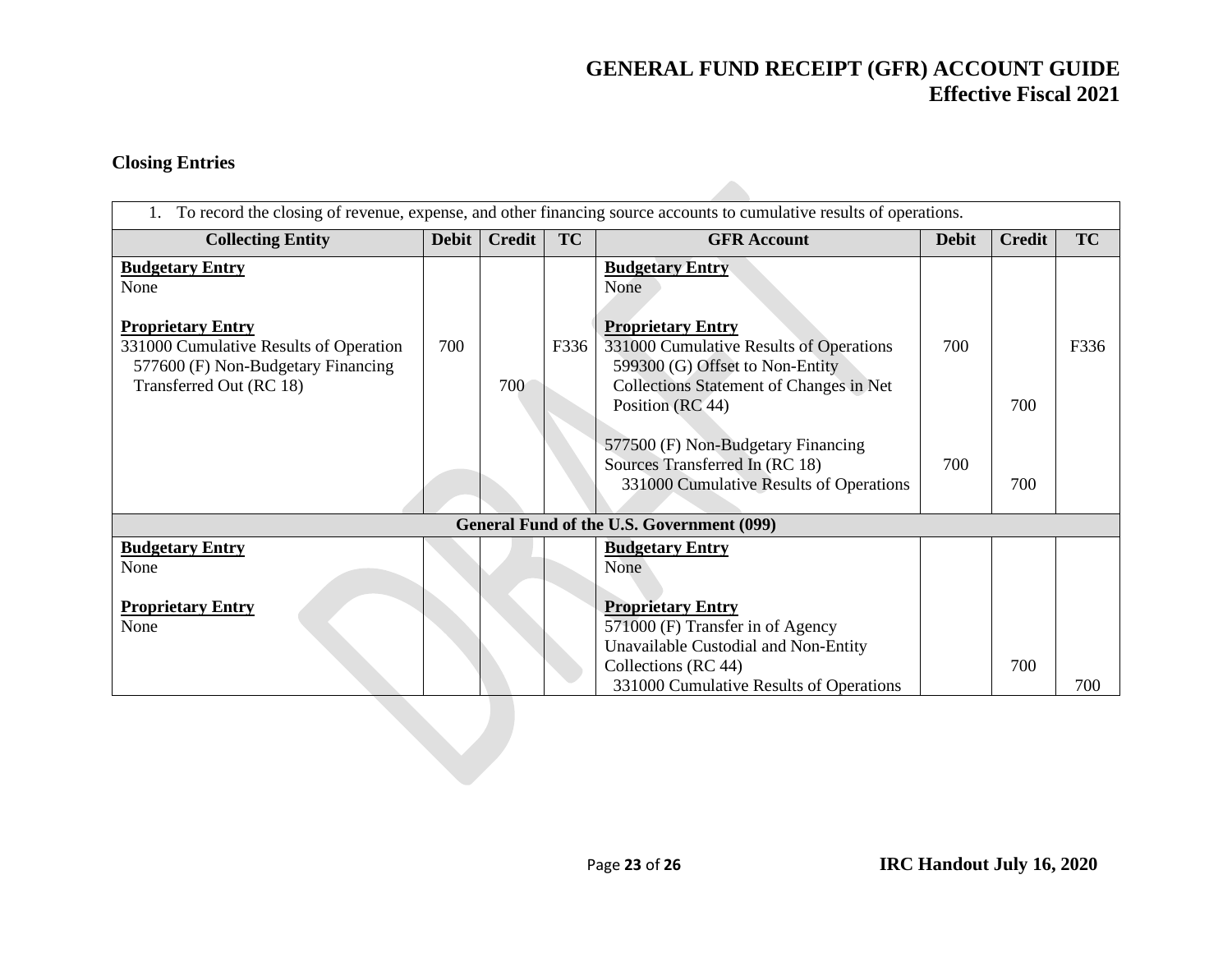| To record the closing of revenue, expense, and other financing source accounts to cumulative results of operations.<br>2.                                                                                                                              |              |               |           |                                  |              |               |  |
|--------------------------------------------------------------------------------------------------------------------------------------------------------------------------------------------------------------------------------------------------------|--------------|---------------|-----------|----------------------------------|--------------|---------------|--|
| <b>Collecting Entity</b>                                                                                                                                                                                                                               | <b>Debit</b> | <b>Credit</b> | <b>TC</b> | <b>GFR Account</b>               | <b>Debit</b> | <b>Credit</b> |  |
| <b>Budgetary Entry</b><br>None                                                                                                                                                                                                                         |              |               |           | <b>Budgetary Entry</b><br>None   |              |               |  |
| <b>Proprietary Entry</b><br>577500 (F) Non-Budgetary Financing<br>Sources Transferred In<br>331000 Cumulative Results of Operations<br>331000 Cumulative Results of Operations<br>577600 (F) Non-Budgetary Financing<br><b>Sources Transferred Out</b> | 700<br>700   | 700<br>700    | F336      | <b>Proprietary Entry</b><br>None |              |               |  |
| General Fund of the U.S. Government (099)                                                                                                                                                                                                              |              |               |           |                                  |              |               |  |
| <b>Budgetary Entry</b><br>None                                                                                                                                                                                                                         |              |               |           | <b>Budgetary Entry</b><br>None   |              |               |  |
| <b>Proprietary Entry</b><br>None                                                                                                                                                                                                                       |              |               |           | <b>Proprietary Entry</b><br>None |              |               |  |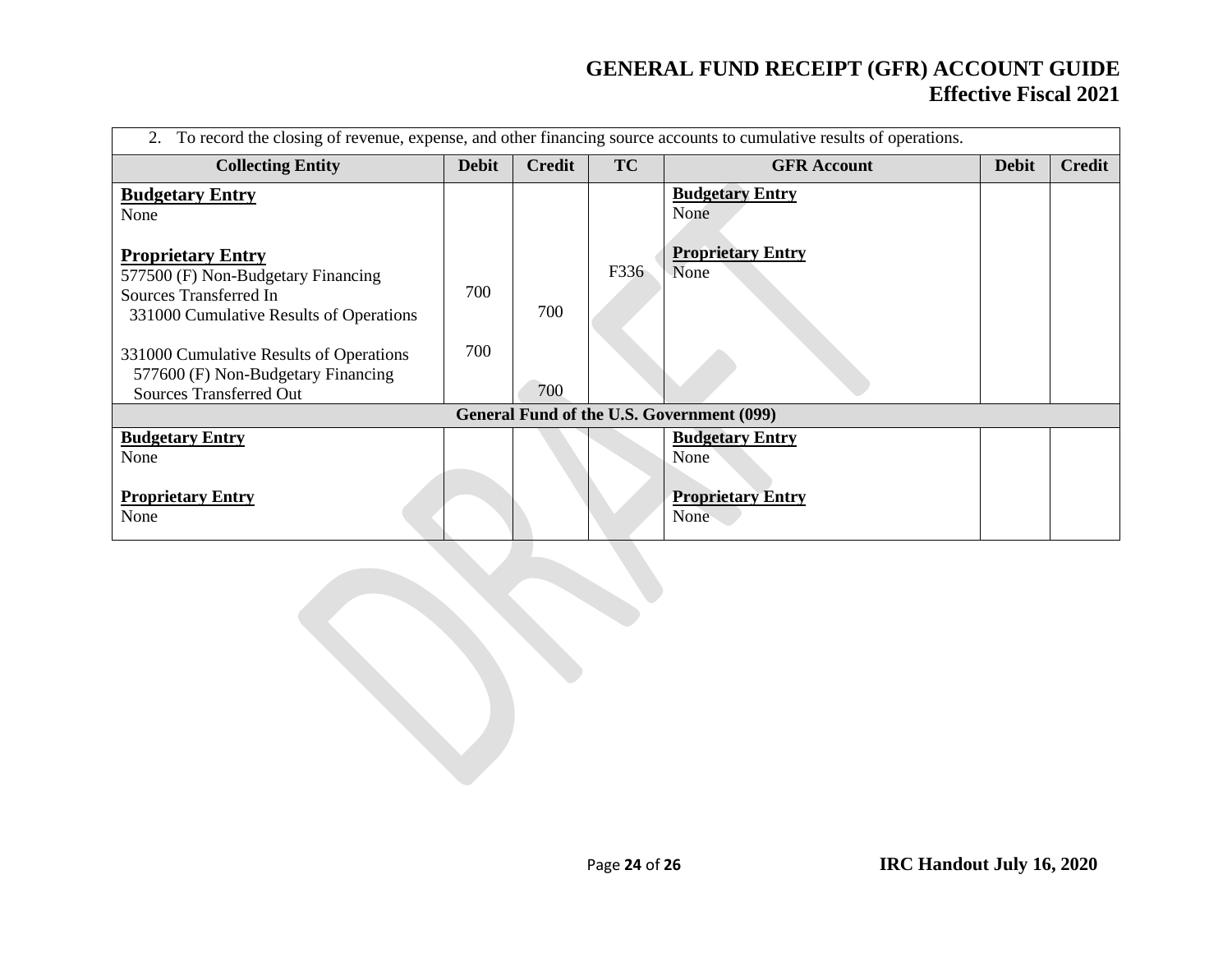| 3. To record the closing of gains into cumulative results of operations.                                                   |              |               |           |                                               |              |               |  |
|----------------------------------------------------------------------------------------------------------------------------|--------------|---------------|-----------|-----------------------------------------------|--------------|---------------|--|
| <b>Collecting Entity</b>                                                                                                   | <b>Debit</b> | <b>Credit</b> | <b>TC</b> | <b>GFR</b> Account                            | <b>Debit</b> | <b>Credit</b> |  |
| <b>Budgetary Entry</b><br>None                                                                                             |              |               |           | <b>Budgetary Entry</b><br>None                |              |               |  |
| <b>Proprietary Entry</b><br>711000 (N) Gain on Disposition of Assets -<br>Other<br>331000 Cumulative Results of Operations | 100          | 100           | F338      | <b>Proprietary Entry</b><br>None              |              |               |  |
| General Fund of the U.S. Government (099)                                                                                  |              |               |           |                                               |              |               |  |
| <b>Budgetary Entry</b><br>None                                                                                             |              |               |           | <b>Budgetary Entry</b><br>None                |              |               |  |
| <b>Proprietary Entry</b><br>None                                                                                           |              |               |           | <b>Proprietary Entry</b><br>None <sup>1</sup> |              |               |  |